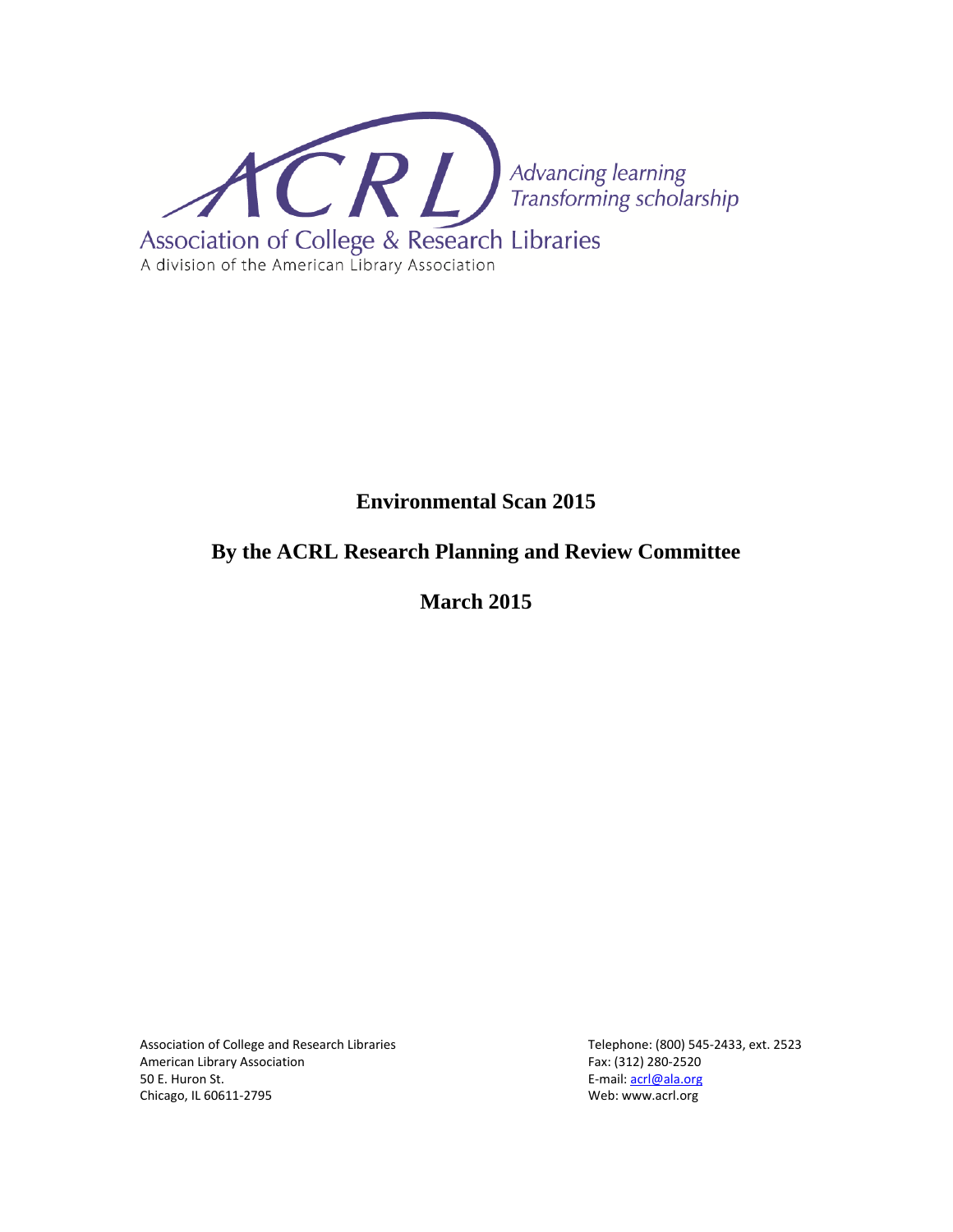# ACRL ENVIRONMENTAL SCAN

# **Introduction and Methodology**

The 2015 Environmental Scan of Academic Libraries is the product of ACRL's Research Planning and Review Committee. In 2014 the committee produced the "Top Trends in Academic Libraries," published in *College and Research Libraries News* (Middleton et al. 2014). The Environmental Scan expands and broadens that document. Although broader than the "Top Trends," the environmental scan provides an overview of the current environment for academic libraries rather than an exhaustive examination. The current scan addresses topics related to higher education in general and their resulting impact on library collections and access, research data services, discovery services, library facilities, scholarly communication, and the library's influence on student success.

# **Higher Education Environment**

In a time of growing economic inequality in the United States, there is a heightened focus on social mobility and general well-being. As educational completion correlates with income level, the affordability of higher education has become a frequent topic in the media. Rising student debt has led to increased scrutiny of higher education costs and outcomes. In December 2014, the Obama administration released the framework for a college ratings plan that would link federal funding to a number of performance metrics such as a college's average net price, its students' completion rates, the percentage of its students receiving Pell Grants, labor-market outcomes, and loan-repayment rates.

Many colleges and universities also rely on student tuition to fund most of their operating budgets at a time when net student revenues are declining. Most public institutions are experiencing large cuts in state support and more government oversight. Many community colleges find themselves unable to meet student demand for more affordable educational degree paths.

Research funding levels have decreased, leading to an increasingly competitive environment for research institutions (Bidwell 2013). At the same time, data-intensive research is necessitating new requirements for related infrastructure and data management services, and the federal government has issued open access mandates for federally funded scientific research. Federal agencies have submitted and are currently revising release plans to comply with the February 2013 White House Office of Science and Technology Policy directive (Holdren 2013).

Technology is advancing new delivery models in higher education. The for-profit sector and open education models offer convenient alternatives to traditional place-based programs. Massive Open Online Courses (MOOCs) and competency-based education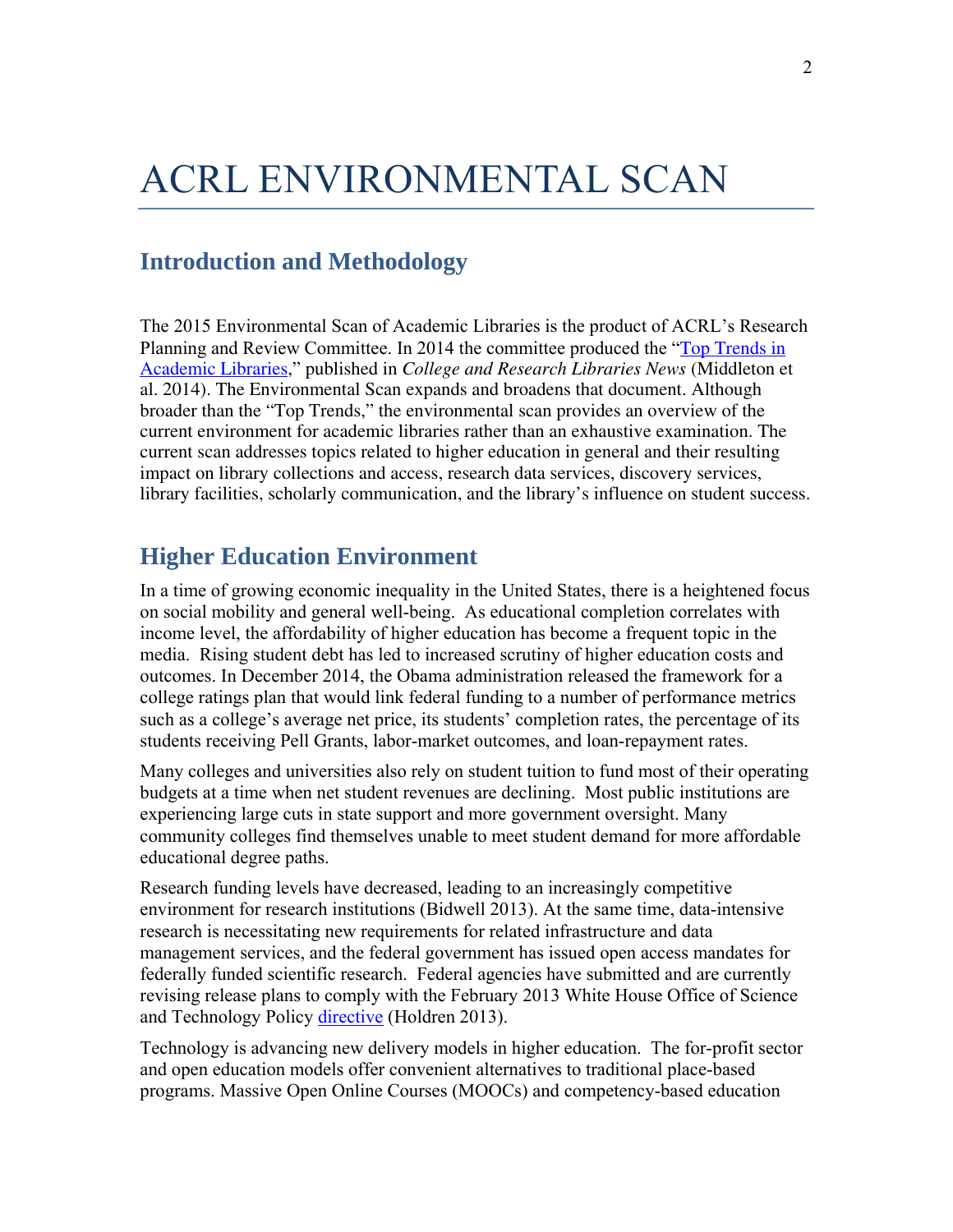(CBE) models represent such market-based alternatives. Online learning is an attractive option for adult learners, a demographic that has been the focus of many large for-profit institutions; these students can complete degree programs and other credentials at a selfdetermined pace and a lower cost (Hurst 2013). Technology allows students, faculty, and staff to collaborate, teach, and learn at a level that strains existing infrastructures and service models. The current environment "offers new ways to connect things that were previously considered disparate and 'un-connectable': people, resources, experiences, diverse content, and communities, as well as experts and novices, formal and informal modes, mentors and advisors" (Abel, Brown, Suess 2013).

# **Library Collections & Acquisitions**

#### **General Overview**

Libraries are reassessing their collection practices and strategies and developing a more holistic approach to collections, particularly in light of emerging diversification of the scholarly record (e.g., learning materials/objects, open access materials, freely available digital resources, etc.). To address this new diversification, Dempsey, Malpas and Lavoie (2014) offer a useful matrix based on stewardship, scarcity, and uniqueness of resources that may provide some guidance for collection managers. The authors elaborate on the consequences and implications of "outside-in" (information provided by external vendors and licensed by the library) and "inside-out" resources (locally created resources such as digitized collections, learning objects, etc.) for stewardship/preservation, infrastructure, collaboration, and internal and external workflows.

#### **E-Books—Still in Flux**

The e-book market remains in flux, with most publishers offering options directly and through aggregators, providing both subject packages and individual firm ordering through book vendors. Of particular note is the significant success of university press partnerships with well-esteemed academic portals such as Project MUSE and JSTOR. Digital rights management (DRM) continues to be a challenge for managing and using ebooks (in particular for reserves and interlibrary lending/borrowing), with restrictions on printing, downloading, and re-use of content. Some of these DRM issues—as noted further below—have been eliminated through the direct delivery of content by individual publishers, or through third parties who have negotiated extensively with these publishers. Some print-on-demand services do exist from publishers such as Springer, which allows for printing entire e-books rather than just individual chapters.

Much of the discussion about e-books centers on the role of the print codex (monograph) in scholarly communication and whether or not it will retain a revered status in the academic ecosystem. As Schonfield (2013) notes in his provocative Ithaka S+R article, *Stop the Presses*, the enhancements made possible in the digital format have not come to complete fruition or acceptance. A number of studies have shown that e-books and print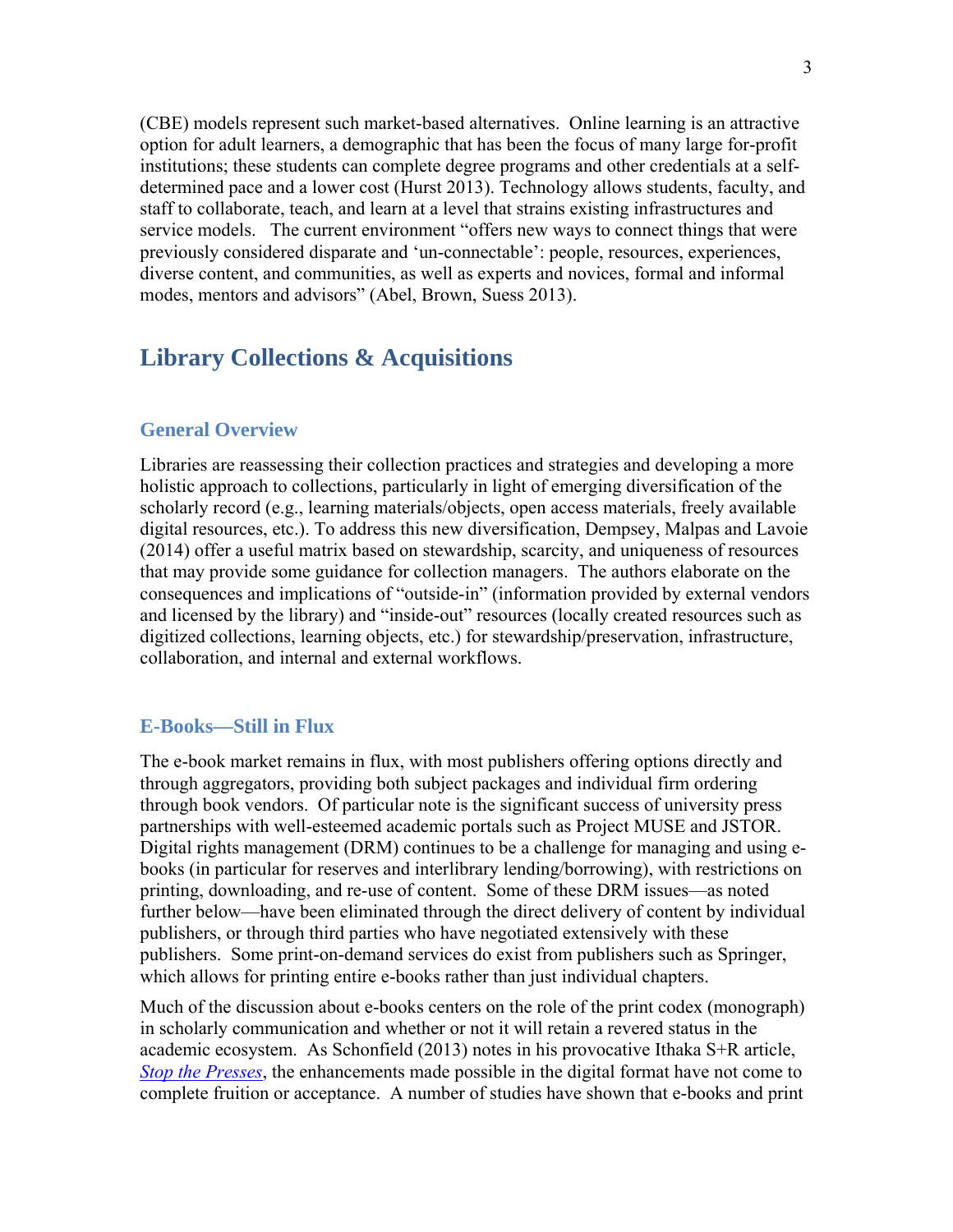books can serve very different purposes for researchers and patrons, whether for basic searching or for actual reading (Rod-Welch et al. 2013; Staiger 2012; Li et al. 2011).

Although there continue to be predictions of bookless libraries (with books no more than aesthetic decoration), only a few high-profile examples have emerged. According to a recent *Ithaka S+R US Library Report* (Long & Schonfeld 2014), the transition to e-books has not been as smooth as earlier predicted. For example, most library directors report that large-scale acquisition of e-books has not led to large-scale de-accession of print materials. Another Ithaka S+R Report focused on faculty (Housewright et al 2013) provided evidence that most faculty are still wary of an e-only monograph future. Even for the sciences, only around 15% of faculty surveyed responded favorably to the statement that within the next five years "it will not be necessary to maintain library collections of hard-copy books." Rather, faculty indicated that print titles (particularly low-use titles) were more likely to move to a storage facility. With that said, only around 20-25% of library directors still consider the acquisition of print books as a means to build research collections a high priority. Some collection managers have addressed ebook growth by establishing and expanding e-approval plans, which are no longer reserved for STEM publications. Even with e-book approvals, though, significant percentages of titles are still received in print within profiled call number ranges.

A confounding issue in e-book acquisition and management centers upon the lending of e-books across institutions. Most electronic monograph licenses remain relatively restrictive on the sharing of e-book content, thereby practically challenging the first sale doctrine upon which ILL operations rely. A new pilot between Springer Verlag, Texas Tech University, the Greater Western Library Alliance (GWLA) and the University Hawai'i at Manoa provides a new option for sharing such e-book content. A new software program/interface, Occam's Reader, which functions as an add-on to the widely used ILLIAD lending software, is currently being tested (Anderson 2014).

#### **Streaming Media/Video**

An increasing number of libraries have been subscribing to streaming video and audio services (e.g., Kanopy, Alexander Street Press, Naxos) to meet faculty and student demand for said resources. Some libraries have also adopted demand-driven acquisitions to streaming services in which number of uses (i.e., views/listens) can trigger the purchase of a streaming license for a particular work. Kanopy has been the notable model for such a service. Streaming services have definite consequences for technical services (e.g., licensing of public performance rights), systems workflows (e.g., ensuring compatibility with EZ Proxy servers), and access and discovery (e.g., availability of MARC records). DRM restrictions on re-use for teaching and research (e.g., clip-making, Reserves use), ownership of perpetual streaming rights by libraries, and increased need for bandwidth are all issues at the forefront of this streaming audio and video surge.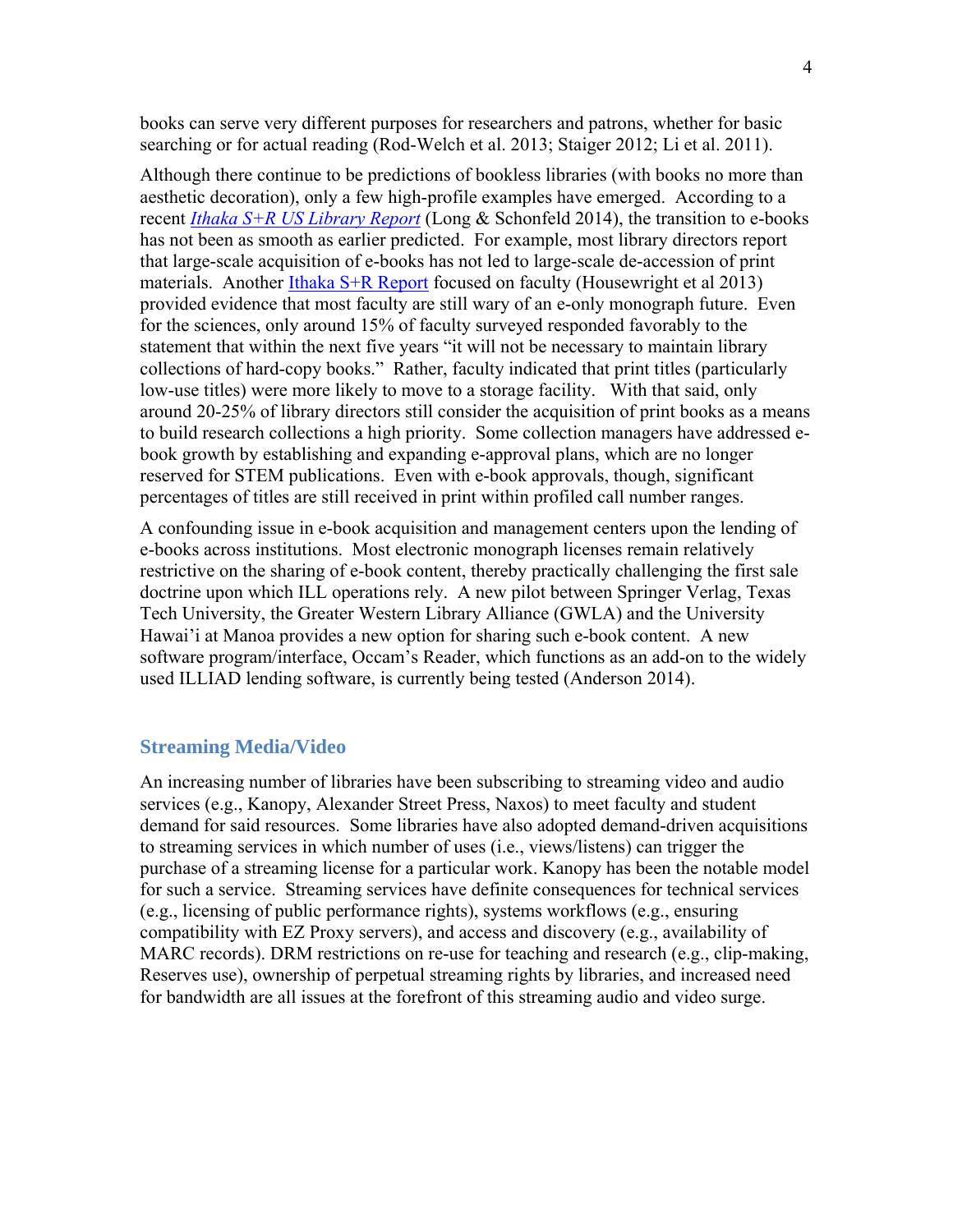#### **Implications**

- Libraries should continue to work with vendors and each other to better manage the sharing and preservation of e-book content.
- Libraries will need to continue to manage a hybrid e- and print monograph world for some time to come, balancing user needs and preferences, space issues, and access.
- Streaming AV has its own set of challenges that are currently in a state of discussion and negotiation between libraries and vendors.

## **Demand Driven Acquisition**

E-Book Data Driven Acquisition (DDA) and Patron Driven Acquisition (PDA) pilots have now reached a level of maturity and have become an integral part of collection development and acquisition workflow within many academic libraries and consortia. In light of this significant shift and adoption, NISO has recently unveiled a set of recommended practices for **DDA** implementation (NISO 2014b). Although focused primarily on e-books, the standards are also applicable to print DDA initiatives, which have been tried out at several academic institutions in the form of using Open Worldcat as the primary discovery layer for patrons or using print-on-demand bookmakers. Vendors such as Springer already allow for print-on-demand services, but these require purchasing specific e-book collections as a whole. DDA models have rendered many cost-savings and have been at the forefront of the strategic shift between real-time collection building and long-term collection building.

 Although DDA models have had significant impacts on library collection budgets, there are indeed questions as to the sustainability of these models, particularly in light of recent increases in short-term loan price increases from various publishers (some of which have reached an increase of over 100%). Some publishers, such as Wiley and Palgrave, have been marketing a new model known as "evidence-based collections" in which subscribers pay an agreed-upon, upfront fee to access all e-titles in the publisher's collection (or a subset thereof) for a year. The library can then choose which titles to add to its permanent collection, but must purchase an agreed-upon minimum threshold. A key implication of these new publisher models is that that they act more as subscriptions, whereas DDA models follow a more traditional monograph acquisition model and do not require an upfront fee or purchase threshold (except for record loading). The potential benefit of these publisher-directed models is the less stringent (or absent) DRM. Potential issues, however, center on assessment of collection use. In other words, how many uses lead to an addition to the catalog? Is a PDF download of one chapter or a simple browse on the landing page enough to merit inclusion?

#### **Implications**

 Libraries should evaluate their ongoing, established DDA programs carefully and ask for detailed usage statistics to perform such assessments.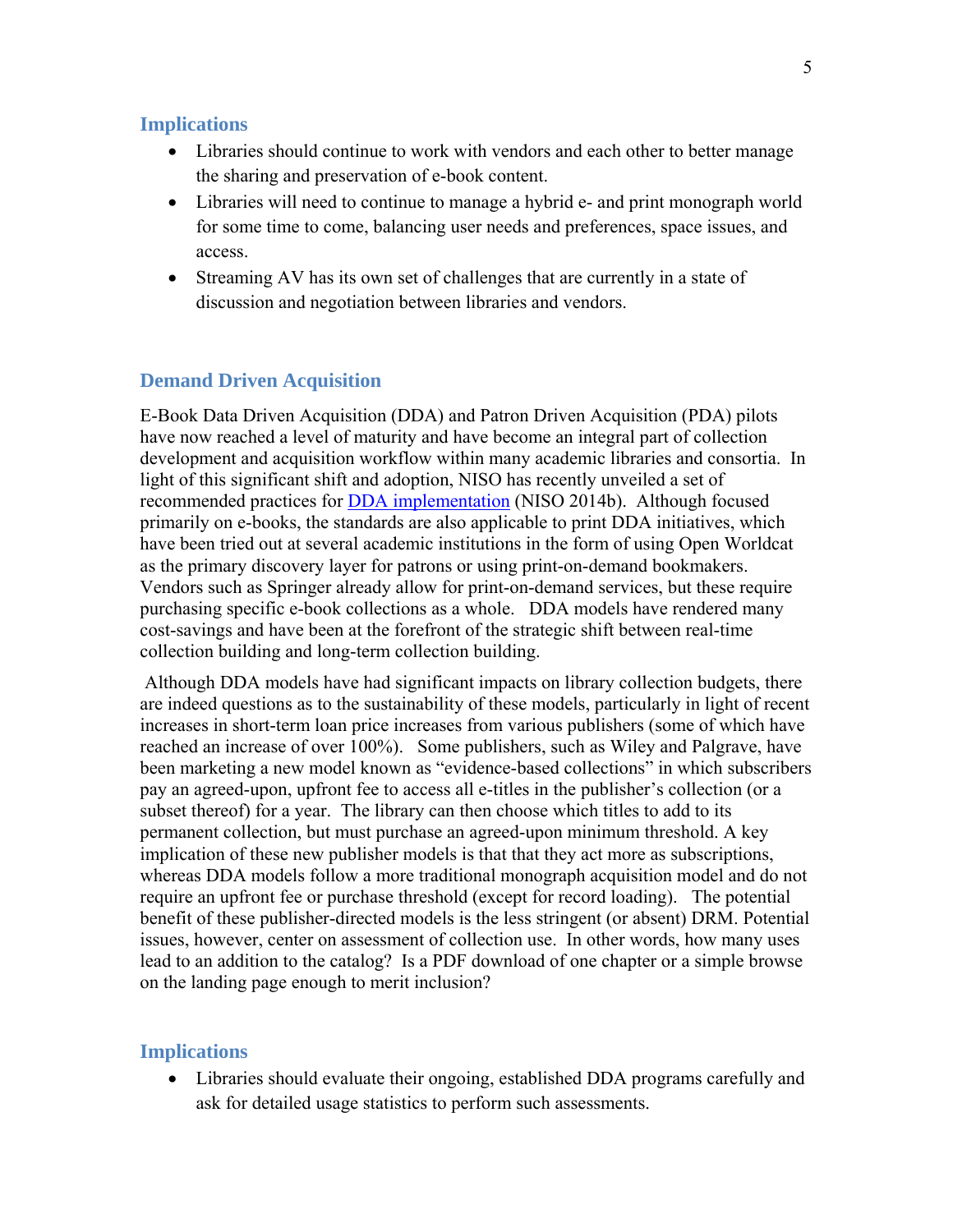New publisher models of patron-based acquisition such as evidence-based models are still relatively new, and need to be carefully assessed.

#### **Textbook/Course-Adopted Readings and Libraries**

Textbook affordability and course reading support continue to be substantial areas of discussion among librarians (Demas 2014), with numerous initiatives being piloted. Several states have addressed textbook costs through legislation, as has the federal government, requiring students to have access to title lists prior to class enrollment. The role of libraries in textbook support and acquisition continues to be in flux. Libraries have begun promoting open educational resources (OERs) through direct grants as a means to address rising costs. Other institutions have begun to focus on course-adopted readings, rather than traditional textbooks, and promote e-collections as a means to better meet patron demands for these high-use materials (e.g., University of North Carolina-Greensboro pilot). Another approach has been to purchase textbooks for certain fields and place them on reserve—using either existing collection dollars or special funds.

#### **Implication**

 Libraries can play an important role in providing more access to textbook and course-adopted texts (particularly with e-books), but need to take heed of and collaborate with the many internal university players in the textbook and course readings ecosystem.

#### **Curating Collective Collections/Collaborative Print Management**

Shared print repositories continue to be of great interest to academic libraries as a means to more efficiently manage and sustain legacy print collections, expand access, and create or repurpose existing physical space in individual libraries. A 2013 OCLC Report, "Understanding the Collective Collection" (Dempsey et al. 2013), accentuates the "shift from local provisioning of library collections and services to increased reliance on cooperative infrastructure, collective collections, shared technology platforms, and 'above-the-institution' management strategies" (OCLC 2013).

Memoranda of Understanding (MOUs) are becoming more common as a means to govern and structure decision making around shared/collective print collections, including guidelines on retention and last copies (Demas 2014, which builds upon Malpas 2009). Per a recent ARL SPEC survey (Crist and Stambaugh 2014), these collaborative relationships focus much more on shared management of retrospective collections than on prospective collaborative collection development or management. Although most participants in these collective arrangements are public or state universities, there is a move to more public-private partnerships (e.g., Emory and Georgia Tech; see Payne 2014). Relatively new consulting services such as Sustainable Collection Services (SCS) have also appeared to assist individual academic libraries with a data-driven methodology for de-selection.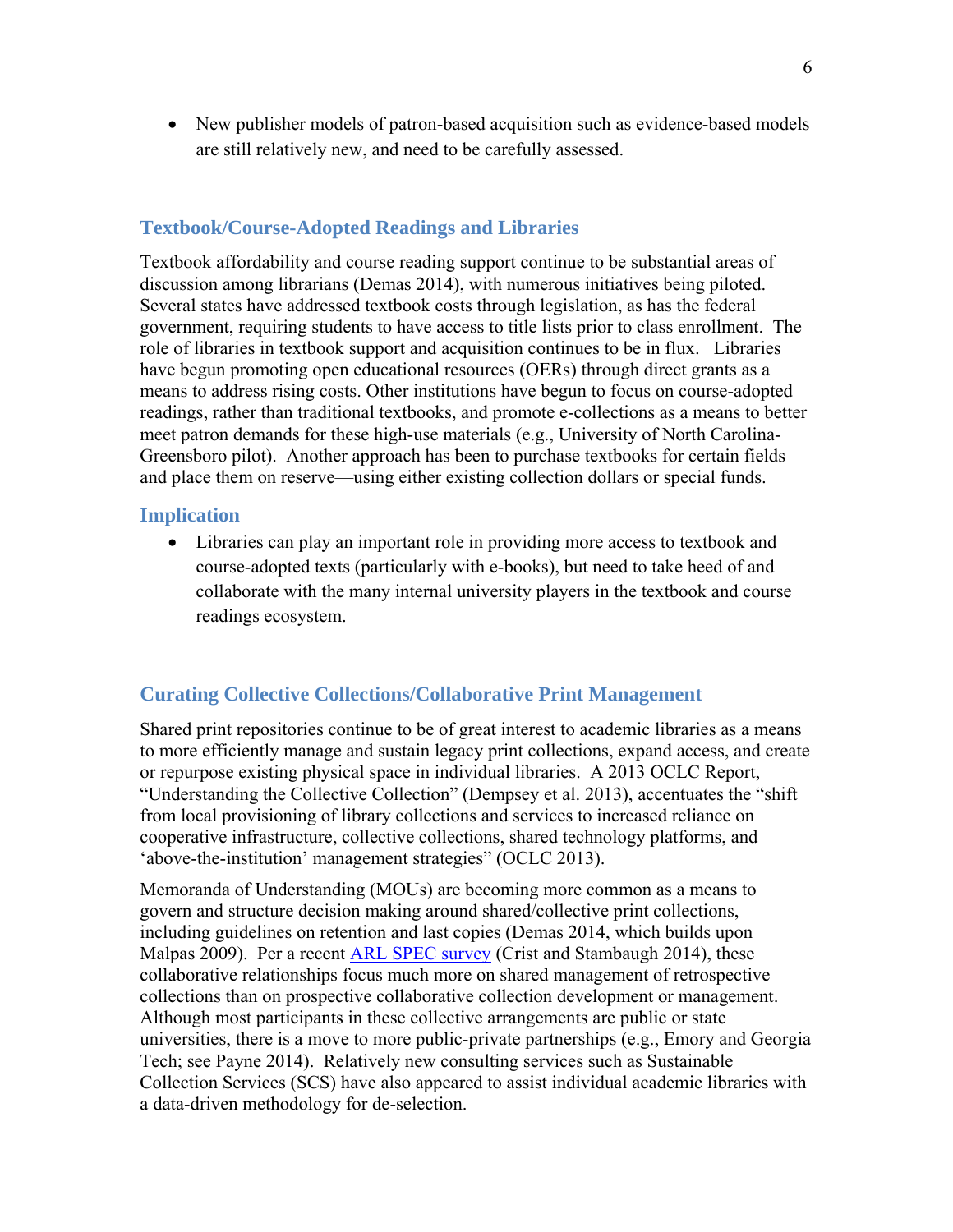Two new ARL Spec Kits #337 (Britton and Renaud 2013) and the afore-mentioned #345 (Crist and Stambaugh 2014), focus on print retention policies and shared and collaborative print initiatives across numerous institutions and consortia. They provide significant guidance in establishing infrastructure and addressing potential issues in print resource management, including communication strategies with relevant stakeholders. The ARL Spec Kit #337 on Print Retention Decision-Making "examines research libraries' print retention decision making strategies related to storage of materials in three different types of facilities or circumstances: on-site, staff-only shelving; remote shelving; and collaborative retention agreements." Spec Kit #345 on Shared Print Programs "explores the extent of ARL member libraries' participation in shared print programs, the type and scope of programs in which they choose to participate, the rationale for participation, the value and benefits the programs provide to ARL and other libraries, and the roles different libraries are playing in them." A particularly interesting section of the Shared Print Programs study focuses on shared print monographs and "future" services, i.e., potential leveraging of these retrospective collections in light of ebooks and digitization. New possible services considered include coordinated digitization of shared collections, scan-on-demand services, metadata crosswalks between shared print and digital copies, and enhanced interlibrary lending networks.

Access to and discoverability of these shared collections is another issue that should be considered. How are users able to locate these collections in a seamless fashion? Several consortia and regional institutions are implementing or have already implemented joint/shared ILS to manage these shared holdings in both print and electronic formats.

## **Implication**

• There should be a continued review of the collaborative and coordinated management and use of retrospective print collections and how to enhance services associated with these collections and their digital counterparts.

## **Collections Assessment**

Collecting metrics on library collections has long been a source for evaluating the usage of the collections and their relevance to the academic programs they support. Metrics have also been used to reflect the size, ranking, and prestige of institutions. The current trend continues to focus on how collections help support the library's alignment with the campus vision/mission/goals, and to what degree they contribute to research, student success, and other criteria.

Traditionally these metrics have focused on collections owned and managed by the library. As the library's curation role expands to e-research, data, open access scholarship, born-digital resources, and open education resources, the potential for tracking and assessing what is held in institutional repositories has raised some practical issues on what to measure and the need for standards for cross-institutional and global comparisons. In addition, further studies are being undertaken to assess how the increased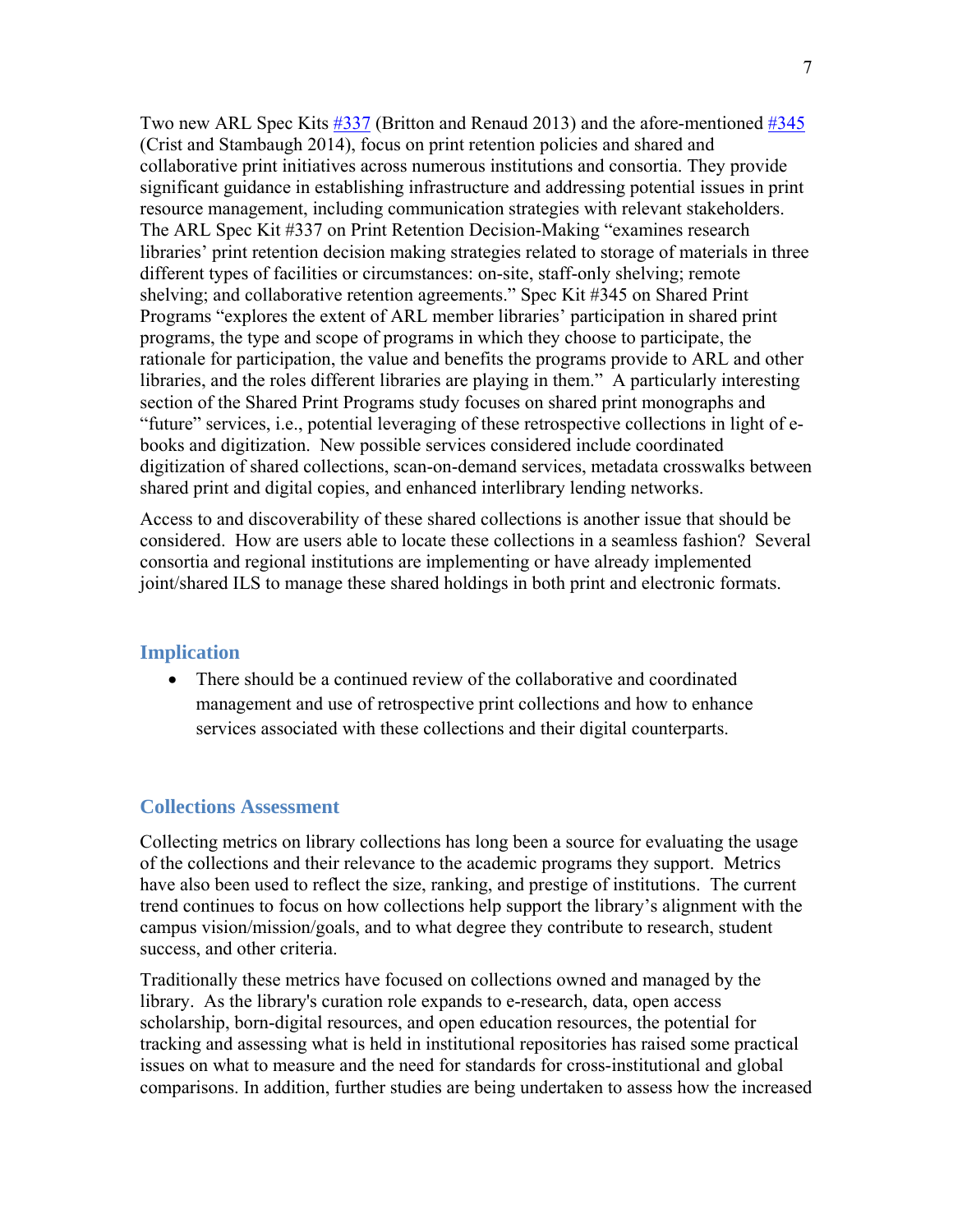dissemination of scholarship might help advance research and increase institutional standing (Webometrics n.d.).

The development of altmetrics that measure the impact of new modes of scholarly communication (such as blogs, social media, institutional repositories, etc.) has led to new approaches in evaluating the importance of individual authors' works and has influenced the way library collections are both developed and evaluated. The new measures have also opened up opportunities for library staff to engage with researchers in the ongoing dialogue of how scholarly impact is measured and to participate with other stakeholders in developing standards (NISO Altmetrics Initiative 2014).

## **Implications**

- Libraries will need to continue to track and assess the value of collections beyond the traditional boundaries to include new modes of scholarship.
- Libraries will need to engage with researchers on the impact of new modes of scholarship and new ways to measure this impact and its implications for collection development, management, and data curation.

# **Research Data Services**

#### **Responses to US Government and Funding Agencies' Policies**

In 2013, the US Office of Science and Technology Policy (OSTP) released a memo for all its heads of executive departments and agencies with the subject heading of "Increasing Access to the Results of Federally Funded Scientific Research" (Holdren 2013). This policy required that the direct results of federally funded scientific research, including both peer-reviewed publications and scientific data in digital formats, be made available and useful to the public, industries, and scientific communities. Currently, all federal funding agencies with an annual budget of over \$100 million need to develop plans for sharing their funded research results, including providing public access to the data. Higher education and research communities as well as publishers are all working toward developing suitable dissemination platforms for these agencies to share future scientific results, but they are pursuing different paths. Academic libraries are participating in the **SHared Access Research Ecosystem** (SHARE) project (2014), while more than 100 publishers collectively supported the Clearinghouse for the Open Research of the United States (CHORUS) project (2014). It is still unknown which of these two possible solutions will ultimately serve federal agencies better, but the issue of data linkage will likely be a key differentiator.

The new OSTP policy recognizes the need to protect confidentiality and personal privacy while maximizing public access to digital research data. However, balancing the needs of privacy protection and scientific research autonomy will not be an easy task. For example, the US Department of Health and Human Services developed the Health Insurance Portability and Accountability Act (HIPAA) Privacy Rule in 1996, which attempted to standardize procedures for protecting the privacy of personal health information while allowing for health data sharing and reuse. But according to an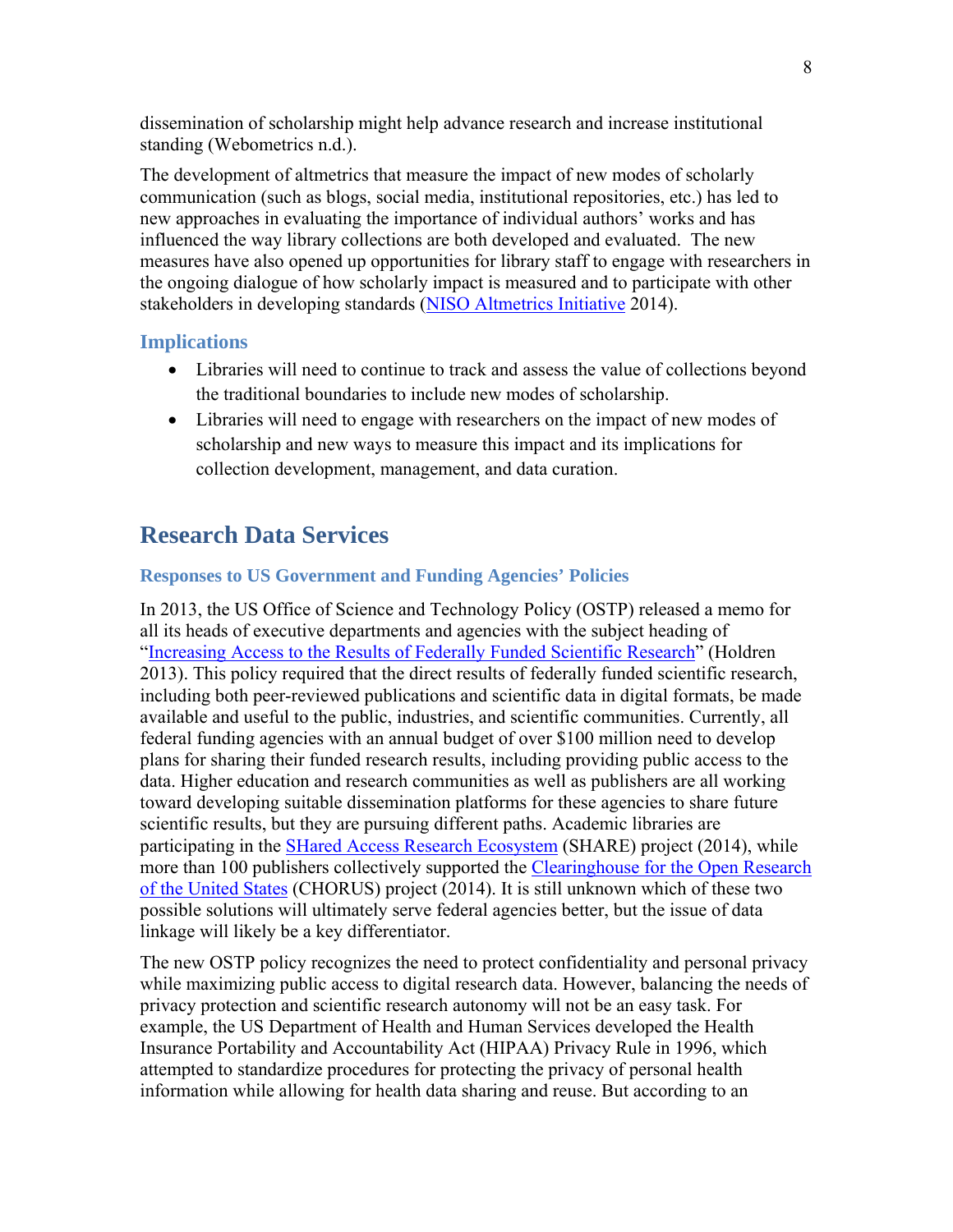Institute of Medicine study, the interpretation and implementation of HIPAA policy has been costly and has caused unintended negative impacts on health research in many ways (Nass, Levit, and Gostin 2009). The study calls for a new legal and regulatory framework to better protect privacy and facilitate responsible health research through such approaches as requiring the data provider to establish stronger security safeguards and implement legal sanctions to prohibit unauthorized re-identification of information after it has been de-identified. No matter how the new OSPT policy will handle similar technical, legal, and ethical issues of public data access, academic librarians, serving both the data creators and data users, will have more opportunities to provide valuable services beyond data management plan consultation (Goben and Salo 2013).

#### **Implications**

- The future of research data services of academic libraries will continue to be driven by larger academic factors and government policies, as well as even broader national development priorities and international competition and collaborations.
- Academic libraries need to pull together their human and intelligent resources and collaborate on developing state-of-the-art, cross-institutional digital platforms for disseminating scholarly projects in multiple formats.
- Academic libraries can leverage their expertise and experience in curation, preservation, and data management to support, educate, and facilitate government agencies that now need to make their data and information more publicly usable and accessible.

## **Understanding Researchers' Data Sharing and Management Practices**

Broader and institutional-level policies and requirements that regulate and potentially change researchers' behaviors affect the everyday tangible practices of research data sharing, management, and preservation. Also important are research communities' norms, their awareness of available resources, and individual researchers' motivation to increase their researchers' visibility (Kim and Stanton 2012). Increasing numbers of scientists are beginning to reflect on their own data sharing abilities and challenges. Institutions are trying to identify researchers' real data needs and develop more targeted programs for research data services. Meanwhile, academic librarians have also conducted more survey and interview studies on large and small groups to identify researchers' current strategies of dealing with data.

Based on an international survey of over 1,000 scientists, one study found that, although most researchers realize the importance of data sharing and preservation, they are usually limited by time, budget, and information about currently available support and tools (Tenopir et al. 2011). Another international study of over 2,000 scientists, conducted by the publisher Wiley (Ferguson 2014), revealed the national and disciplinary differences in research data sharing and found that researchers are more willing to share if they can get full credit for sharing data and thus increase their overall impact within research communities.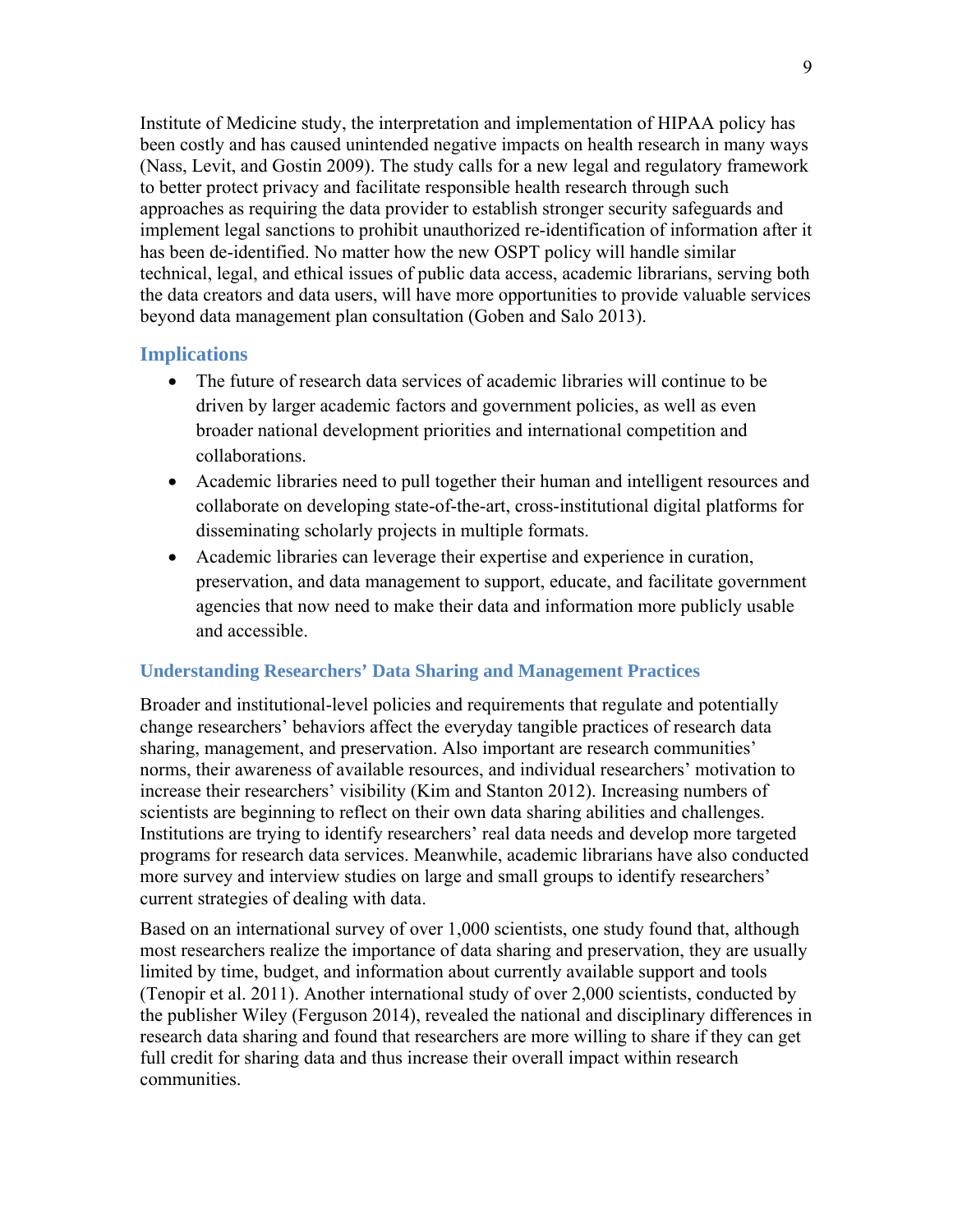From the scientists' perspectives (Marx 2012; Budin-Ljøsne et al. 2014), extensive technical challenges still arise when sharing data in a broader range of communities. Even sharing across consortia within the same disciplines is difficult, especially when reuse of data requires detailed information on research methods and software tools. Faced by these challenges, scientists are not motivated enough to invest in better solutions partly because not enough forms of recognition or ethical standards of sharing data have been developed.

Smaller scale studies of scientists or research communities have developed deeper dialogues between librarians and researchers and provided opportunities for librarians to introduce newly created data services to their users (Diekema et al. 2014; Williams 2013a). Librarians have learned that most researchers are not aware of libraries' various support services throughout the research data life cycle, and librarians have had to educate researchers about their expertise and knowledge in the relevant fields of research data.

Obvious gaps exist between the available resources and information and the researchers who need data management and shared support services. Therefore, libraries must still develop outreach and education efforts with an eye to innovation, and then implement new services, programs, or research projects. Detailed strategies might include, for example, a bibliographic study of academic publications to identify researchers to target with data curation services (Williams 2013b) or plans to take advantage of the end dates of funding life cycles, when researchers need to implement their data archiving plans (Nilsen et al. 2013). These ideas have been suggested to maximize buy-in for library data services.

#### **Implications**

- Disciplinary and methodology differences influence researchers' data collecting, analyzing, and sharing behaviors and thus require data services librarians to develop a deeper understanding of research processes, in order to provide suitable assistance within each research field.
- Increasing numbers of data management and curation services will be developed based on an evaluation of specific research programs' needs and practices.
- Innovative outreach strategies are needed for academic libraries to market their existing data services to users who are usually unaware of librarians' expertise and the available tools and resources.

#### **Advances in Data Curation Services**

As the Data Curation Policy Working Group of OCLC (Erway 2013) has pointed out, although academic libraries are still the main stewards of research data who care about the long-term preservation of this special asset, collaboration between campuses and even institutions is key to services' success. Collaboration with other campuses or institutional units, such as research and research compliance offices and, especially, research departments, could even enable a smaller and less research-intensive university to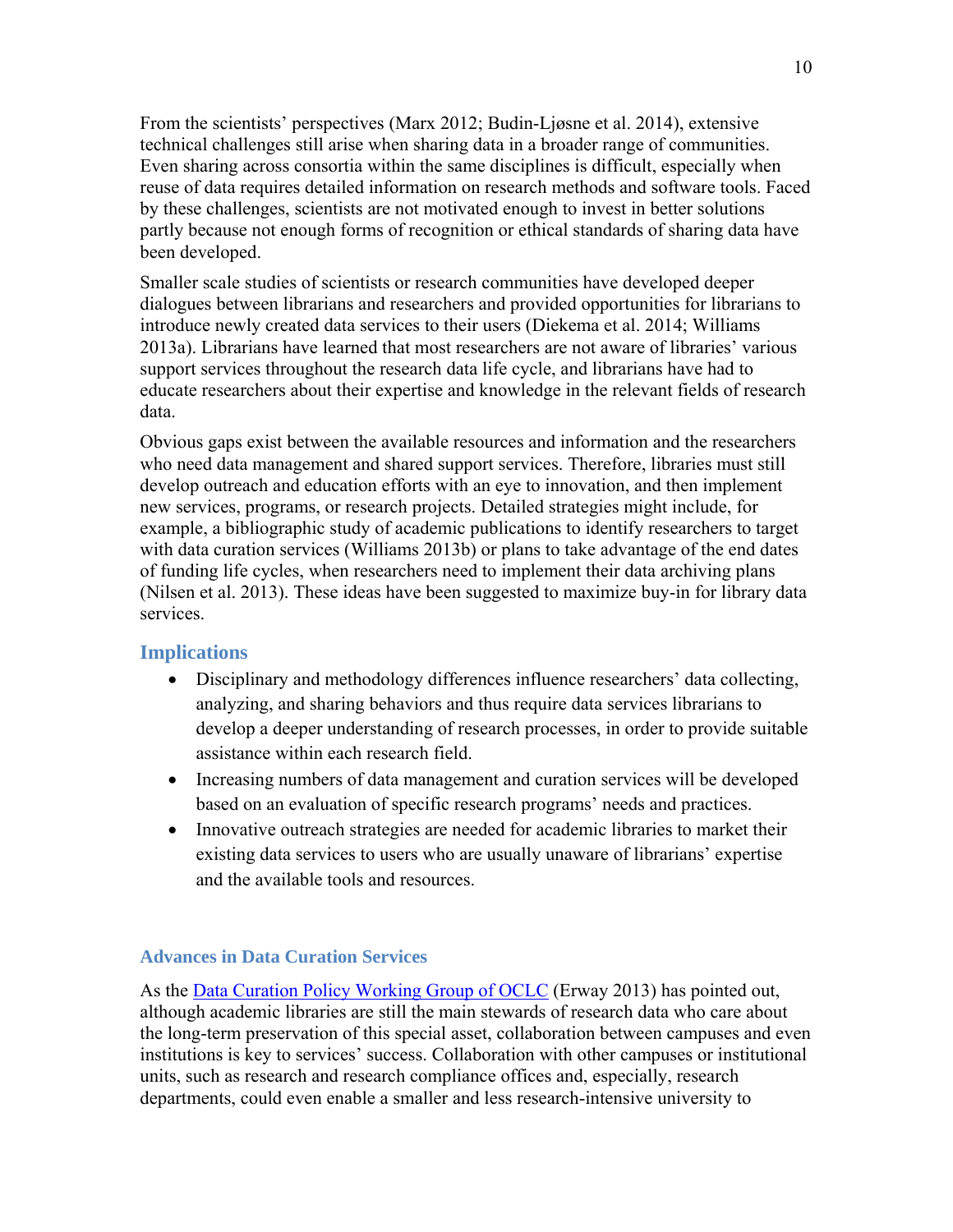successfully engage with faculty in data management education and curating research data for long-term preservation (Shorish 2012).

Academic library data curation services have developed beyond simple extensions of institutional repositories into more customized features while librarians work closely with researchers (Olendorf and Koch 2012; Miller et al. 2014). This can include collaborating with disciplinary repositories to maximize the visibility of otherwise hidden data held by individual researchers (Akers and Green 2014). Data curation quality control is currently a major challenge, and even institutional data repositories are inadequately performing the steps to evaluate deposited data, according to a comprehensive review article on the commitment to data quality among different types of data curators (Peer et al 2014). However, a clearly identifiable trend toward quality control is emerging. Workflow models and examples are being presented and shared within the data curation community to make data preservation more streamlined and accountable (Giarlo 2013; Hense and Quadt 2011; Johnston 2014a).

Research data curation requires broad, cross-disciplinary expertise as well as specific content knowledge in science, engineering, and data management (Mayernik et al. 2014). In support of this growing need, the Harvard-Smithsonian Center for Astrophysics John G. Wolbach Library and the Harvard Library have developed Data Scientist Training for Librarians or DST4L (altbibl.io/dst4l/), an experimental course to train and retool librarians to respond to the growing data needs of their communities.

A recent study analyzing placement rates revealed that applicable knowledge and handson experience strongly influence whether graduates from curation programs are able to get jobs in either libraries or industries. Continuing education programs allow data curators to update and further develop their skills while working in their current positions, given the new challenges facing them within the changing landscape of data curation (Palmer et al. 2014).

## **Implications**

- Data curation and preservation will require more collaborative efforts between multiple campuses and institutional units, and academic libraries could be the initiators and coordinators of policy development and program design.
- Customizing features according to specific research communities' needs and implementing reliable measures for data quality review and control will need a further understanding of research processes and deeper engagement with researchers.
- Preparation of the data curation workforce requires both formal library school training and continuing education programs, and the skills and knowledge taught need to be practical and to cover science, engineering, and data management domains.

## **Data Information Literacy: National and Regional Projects**

Data services librarians have been advocating data literacy as an essential aspect of information literacy for a long time. This was recently synthesized on a theoretical level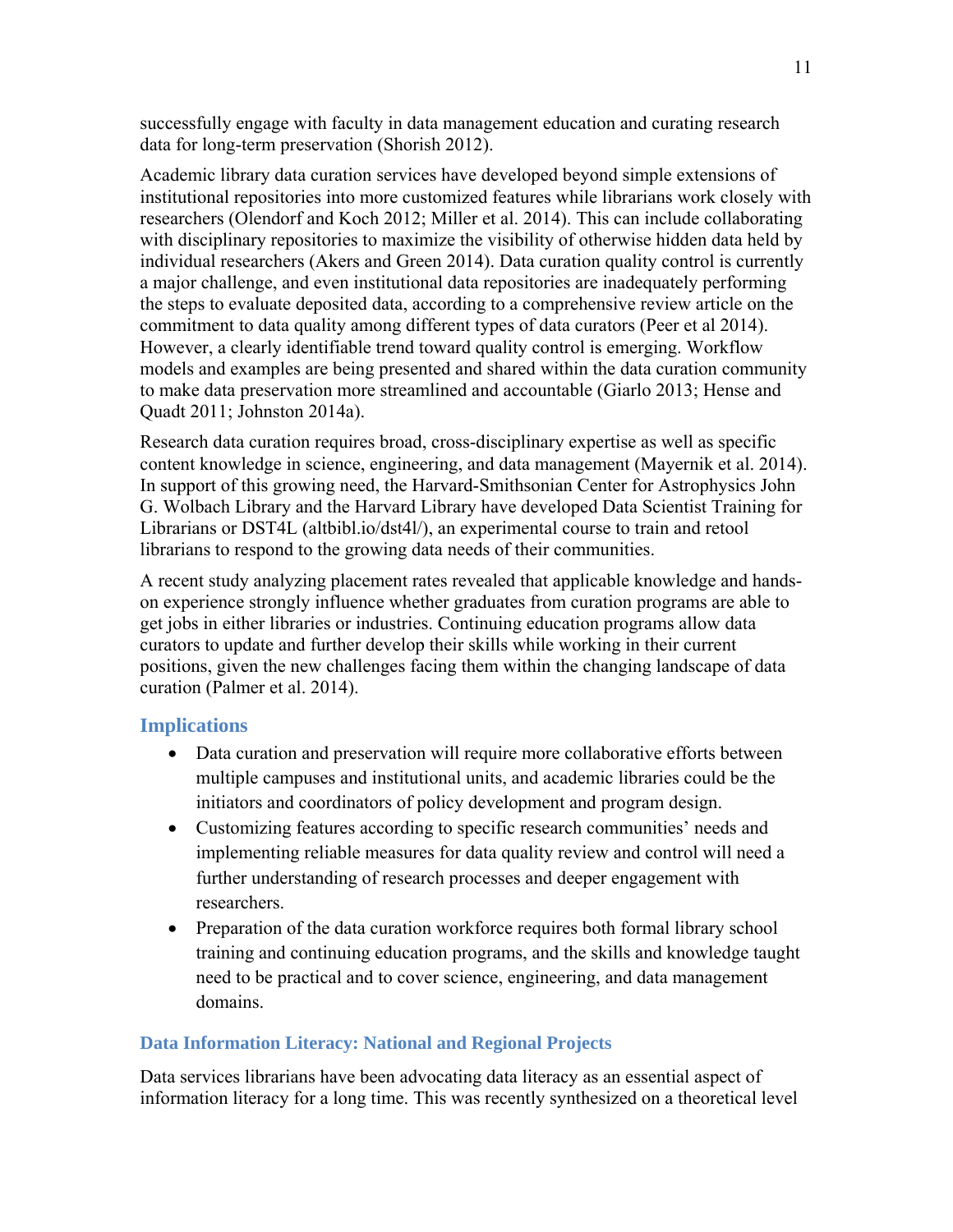into a detailed list of core content and competencies for articulated data literacy instruction, including additional newly identified competencies in data management (Prado and Marzal 2013). Data librarians in academic libraries are exhibiting more collaborative and collective efforts for instruction on data information literacy: gathering user information, engaging in conversations across institutions and disciplines, and developing and sharing instructional materials, pedagogical strategies, and practical experiences.

The Institute of Museum and Library Services funded a successful multi-institutional data information literacy project in 2013. The project counted on the participation of data services librarians and subject specialists in different research departments and laboratories from multiple institutions, including Purdue University, University of Minnesota, University of Oregon, and Cornell University. Faculty and graduate students' needs were assessed using a standardized measurement instrument, and different instruction delivery approaches were shared in timely publications (Carlson et al. 2013; Carlson et al. 2014) and at a symposium (Data Information Literacy 2013a, b) where academic librarians from across the nation gathered together to learn about each other's experiences and to discuss further steps.

Another noteworthy multi-institutional data information literacy program is the New England Collaborative Data Management Curriculum (NECDMC) project (2015), with participants currently from Countway Library of Medicine, University of Massachusetts Medical School, and Tufts University's Marine Biological Laboratory and Woods Hole Oceanographic Institution Library. This project has developed a series of instructional modules for teaching best practices in data management based on the *Frameworks for a Data Management Curriculum* (Martin et al 2012), which can be adopted and customized for different contexts. The project's participants are also collecting actual cases in research data management from many different disciplines to be used for instruction.

## **Implications**

- Data information literacy has been recognized as an important component of general information literacy competencies for higher education. Data librarians need to join more actively in dialogues about information literacy, learn from newly developed pedagogical strategies, and contribute based on their special perspectives as well.
- Data librarians or subject librarians who are assigned to, or interested in, data information literacy instruction or data management practices training could benefit from existing collaborative national and regional data services program models and curriculum materials, to customize their own efforts within local contexts.

## **Data Management Services: New Specialties for Subject Librarians**

Newly hired data services librarians need to work with subject specialists to provide subject-specific data management services. Many times, academic libraries merely add additional data management responsibilities to existing subject librarians' duties, rather than hiring new data specialists. In either case, subject librarians or liaisons with schools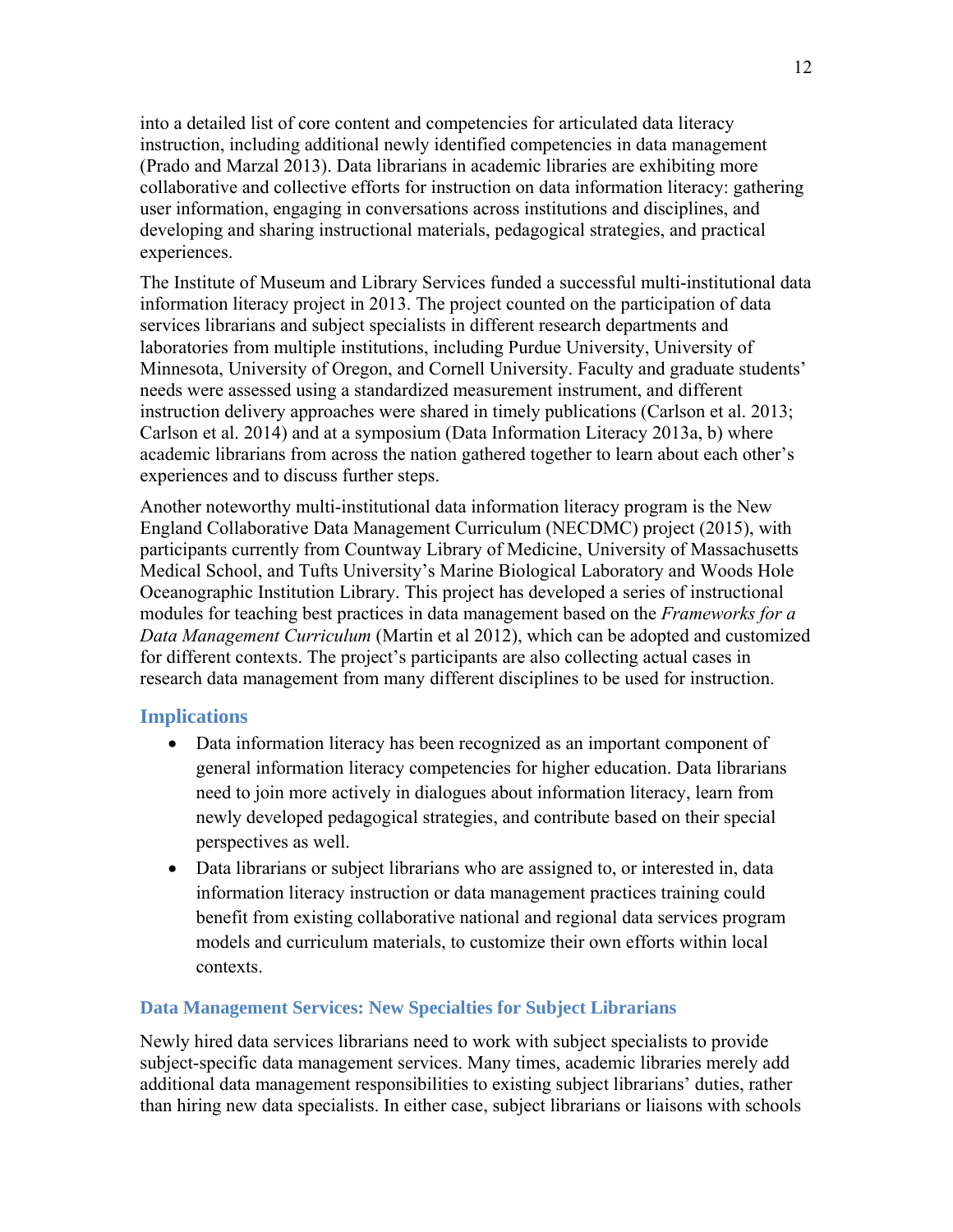and departments are facing this new challenge and opportunity to acquire new skills and knowledge related to data management.

In many disciplinary fields, such as science, business, and health, librarians are paying attention to this new professional demand and publishing studies on the meaning and relevance of data management in their specific fields. Digital humanities also provide an area where libraries can offer support through data management services. Adams and Gunn (2013) note that data services departments "are appearing at many academic libraries as more administrators, researchers and librarians see the possibilities for data use in the humanities as well as in the sciences." This includes the resources to equip themselves with necessary skills so that they can quickly adapt to change (Elmore and Jefferson 2014; Creamer et al 2014; Tenopir et al. 2013).

Researchers have surveyed academic librarians' perceptions and attitudes toward this currently emerging role and discovered some important differences between librarians and academic library administrators (Tenopir et al. 2013; Tenopir et al. 2014). As librarians are expected to take on a growing number of new responsibilities, such as support for research data management, they recognize gaps in their current store of skills and knowledge. Although administrators believe that they are providing sufficient training opportunities to bridge these gaps, librarians do not perceive this level of support from their institutions.

#### **Implications**

- New roles in supporting research—especially research data services—are emerging as new services within academic libraries. These growing opportunities to become further engaged in research processes are inspiring visionary library administrators to reprioritize library functions and even reorganize their libraries' structure to align with these new needs and potential areas of innovation.
- More collaboration among different units of academic libraries will become increasingly common and important in carrying out complicated research support projects, for example, those that involve data discovery, collection, documentation, management, and curation. Innovative on-site professional development opportunities, such as cross-departmental dialogues, observations, and demonstrations, will be valuable in developing new collaborative networks and relationships among librarians from different units.
- Professional development opportunities need to be created for all librarians, which are not limited to support for attending conferences and short, one-time knowledge updates. These also should include providing release time and financial support for librarians to enroll in continuing education programs and to obtain certificates in new specializations.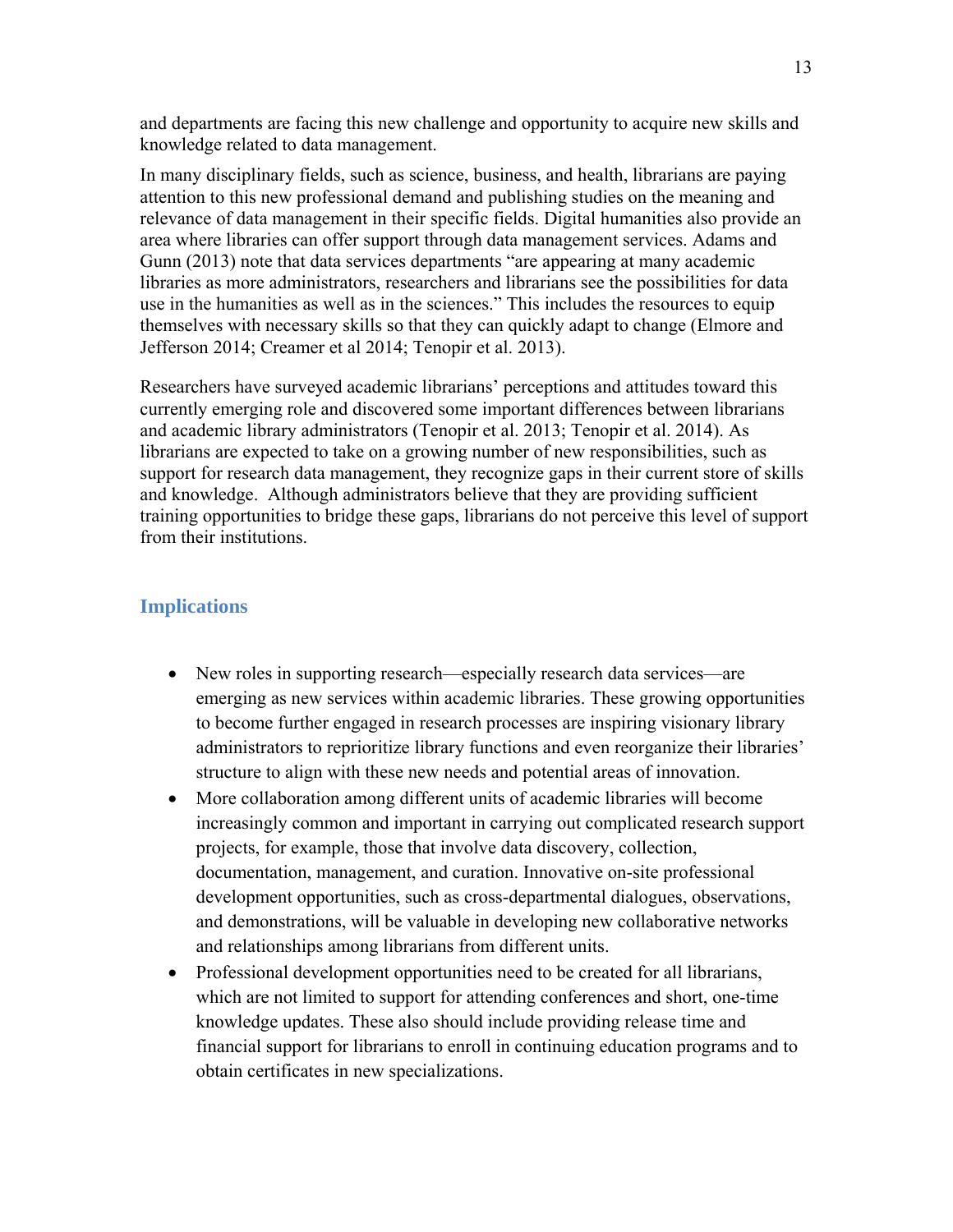# **Discovery Services**

Many libraries have implemented discovery layer services designed to deliver unified results across resource and collection types. The configuration and local enhancement/customization of a discovery service enhances the user experience and encompasses the library's print, media, electronic resource, library services, library staff and expertise, and resource guides. Enhanced discovery requires library staff with systems thinking and web development skill sets.

## **Shared integrated Library Systems (ILS)/Resource Management Systems (RMS)**

Academic libraries continue to explore ways to provide access to information in the broadest way possible through discovery services. There is also increased interest in shared integrated library systems (ILS) and resource management systems (RMS) that provide behind-the-scenes infrastructure to coordinate the holdings of large consortia or multi-campus systems (e.g. Orbis-Cascade, Illinois Heartland Library System) (Breeding 2015).

To meet user expectations and preferences, interface design is increasingly modeled after the discovery interfaces in the commercial sector. For example, Google's search engine has become so popular that many of these systems provide a similar search-box interface (with options for more advanced search features), and "recommender" systems and relevance rankings similar to Amazon. "Cloud systems" are increasingly replacing the traditional technical and storage infrastructure to run these systems.

## **Implications**

- Advances in discovery systems and shared ILS/RMS systems are enabling multiple institutions to provide broad user access to library collections and to provide the back-end infrastructure that supports these partnerships.
- Libraries should continue to consider users expectations and information-seeking behaviors in developing or selecting discovery systems.

## **Collaborations**

Large, multi-institutional collaborations focused on digital collections or technology infrastructure have also changed the face of discovery services. Projects such as the Digital Project Library of America join the ranks of other large portal sites like Europeana to provide users with access to diverse research holdings from numerous institutions. The partnership between Library of Congress and Twitter to archive and provide access to the world's tweets is one of the large-scale projects addressing the preservation of and access to new modes of communication. The Committee on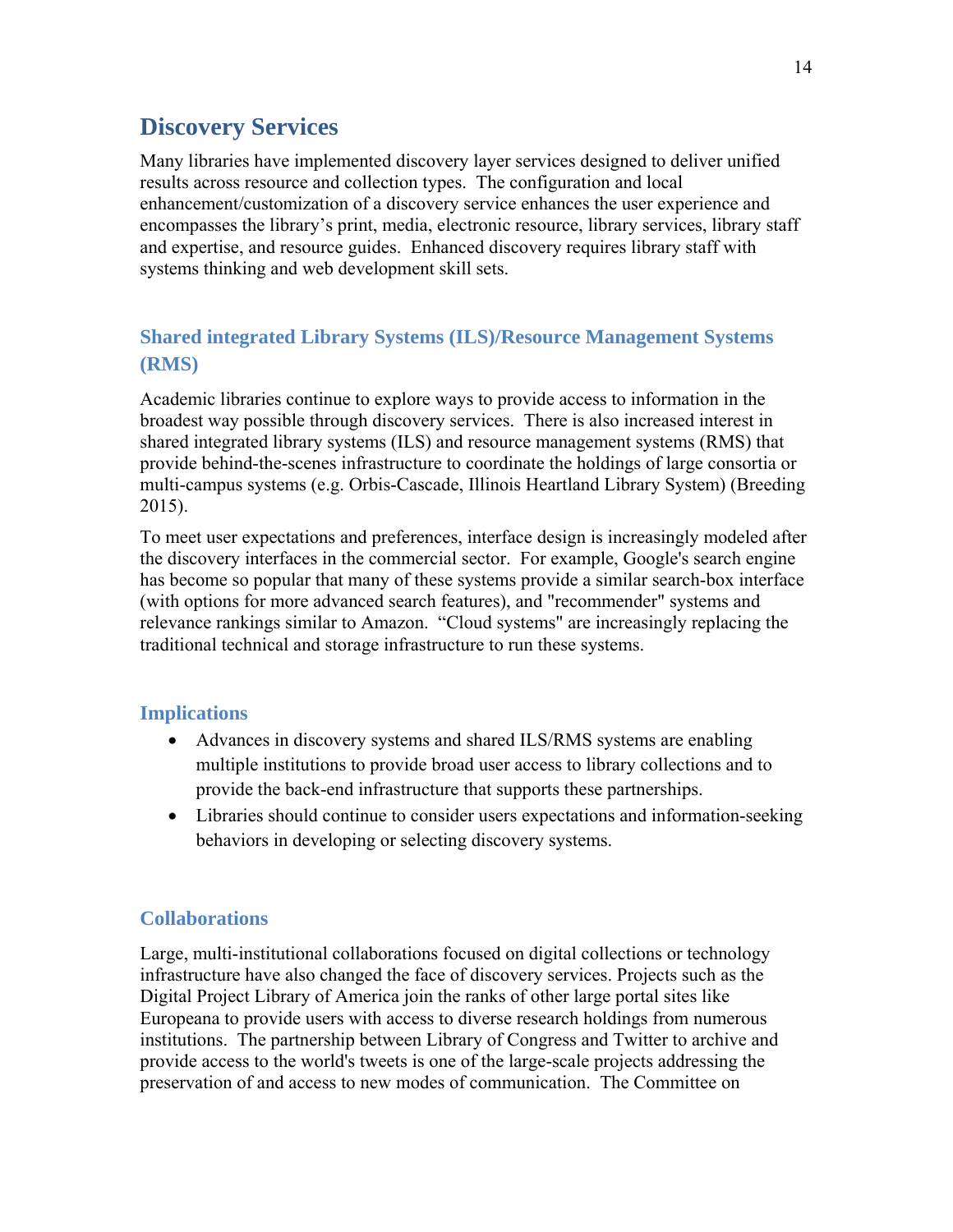Coherence at Scale sponsored by CLIR and Vanderbilt University has been formed to analyze national-scale digital projects that help transform higher education.

What sets many initiatives apart from the previous generation of library projects is the focus on designing platforms to support the sharing of code and the creation of addedvalue services by the community, such as APIs that support development of apps and other tools (Experian 2013).

As the number of self-contained portals, repositories, and online catalogs continues to grow, libraries want to create seamless discovery environments and service layers to help researchers search across all these information-rich silos. New developments include open source discovery applications that enable users to search across catalogs, repositories, and digital libraries and view a range of materials and formats (books, manuscripts, images, ETDs, e-journals, etc.) without the disparate information silos having to merge their infrastructures behind the scenes.

## **Implication**

 Libraries will continue to address users' needs by providing broad access to collections via portals, exploring the benefits of large-scale collaborations for digitization, and adding service layers that facilitate searching, discovery, and manipulation of the content they find.

## **User-driven Research: Linked Data, Data Mining, & Analytical Tools**

Linked data is about making connections between related data using the semantic web. As libraries increasingly use Resource Description Framework (RDF), Uniform Resource Identifiers (URI), World Wide Web Consortium (W3C) standards, and other best practices in the management of data, researchers benefit from the ability to more easily discover data. What makes this so exciting is that it empowers researchers to make new connections between related data and facilitates the creation of new knowledge (Lampert and Southwick 2014; Krafft and Corson-Rikert 2014).

User-driven research is also being supported through platforms that support data mining. For example, the HathiTrust Research Center provides computational access to researchers for non-profit and educational use of the HT corpus of works in the HathiTrust Digital Library. Libraries frequently support text and data mining via vendordigitized collections.

Additionally, various analytical tools have been developed—such as the Google Books N-Gram Viewer, Voyant Tools, and Raw— to help researchers perform textual analysis and create visualizations of data in ways that contribute to new insights (Kerr 2014; Varner 2014).

## **Implications**

 Libraries have the opportunity to empower users by providing rich and deep content platforms with tools that facilitate discovery and analysis, which ultimately enables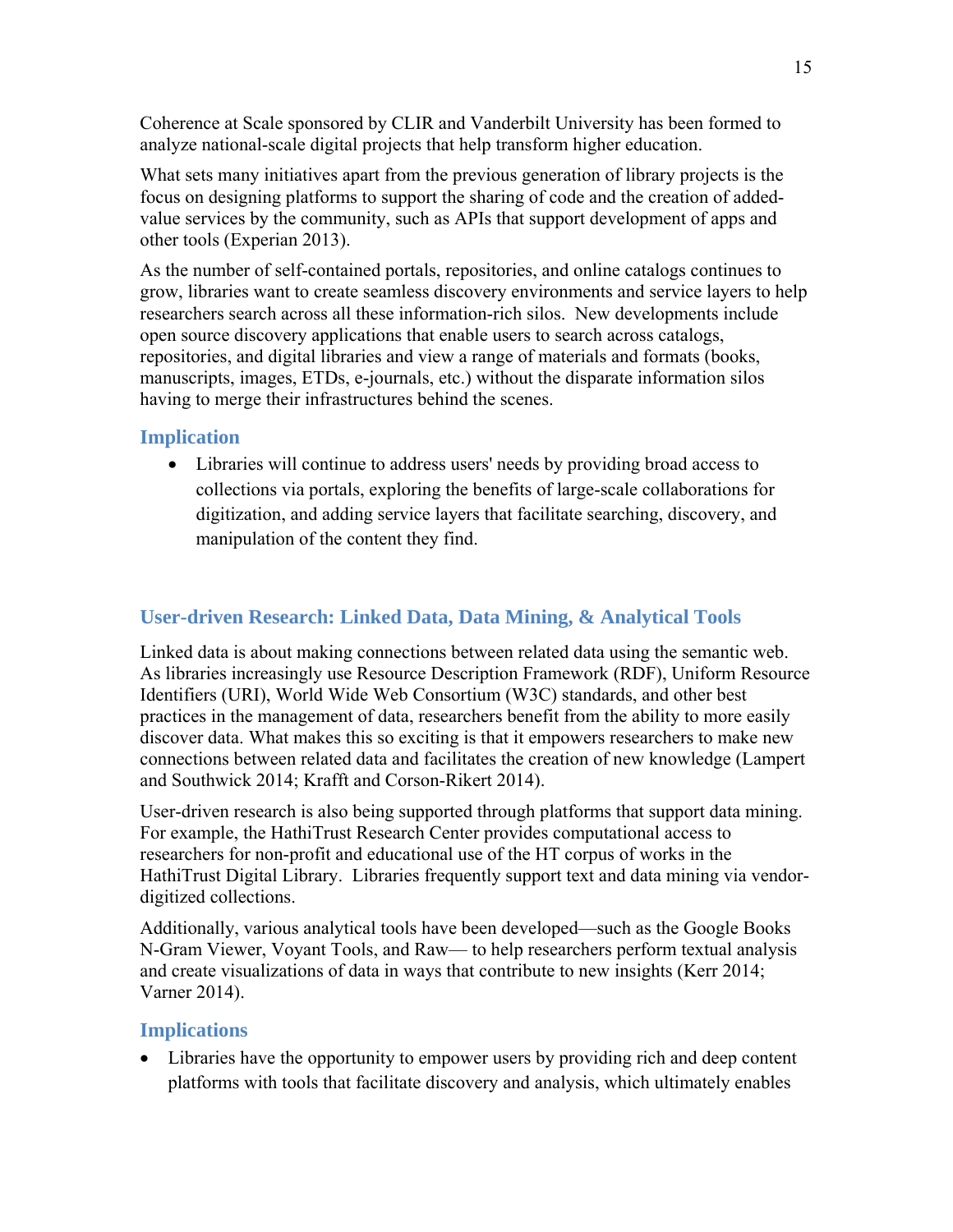them to make information connections that contribute to the creation of new knowledge.

• In support of non-consumptive scholarly research, libraries, in collaboration with content vendors, should explore options for providing data mining functionality in aggregated databases.

# **Library Facilities**

The Ithaka S&R US Library Survey 2013, mentioned earlier in this report, also highlights the recognition of the library as a place important to the university and to student success. In this survey of library directors, "providing a space for student collaboration" (Long & Schonfeld 33) was a high priority for nearly 90% of baccalaureate, master's and doctoral level institutions. Current discussions of library facilities focus heavily on student success services and the library as an academic or learning commons. Holmgren and Spencer (2014) present the results of discussions of Chief Information Officers's workshop sponsored by the Council on Library and Information Resources (CLIR). They conclude that "by 2024, many library buildings will have been transformed into an academic commons whose primary role is to host academic support services while also providing space for what remains of the library's physical collection".

As library spaces are re-envisioned for this new role, characteristics such as state of the art technology access and support, flexibility of the infrastructure and furnishings to meet current as well as future demands, accessibility for a wide variety of users, and environmental "friendliness" are essential in enabling the space to meet institutional goals. Library construction or remodeling project planning processes necessary in this environment require consultations and collaborations with stakeholders across the university. In his discussion of ways academic libraries are adapting for the future, Brad Lukanic (2014) identifies four key areas libraries must pay attention to: responding to strategic campus and business needs, providing technology in every aspect of service, embracing flexibility to meet current and future needs, and providing places for engagement.

Libraries are reaching across campus divisions to collaborate with student affairs and campus life personnel to develop integrated approaches and programming that foster holistic student success. Academic support services are co-locating with libraries to provide seamless services. Recently, new library buildings have been designed specifically for these purposes. For example, libraries at Seattle University and Grand Valley State University (Seattle University, n.d.; GVSU Libraries 2013-2015) include dedicated space for additional student success services like tutoring and writing centers and a variety of physical spaces and media production facilities. In addition to providing collaboration spaces, the GVSU library also made provision for quiet study spaces (GVSU Libraries 2013-2015). New library buildings and furnishings are designed with flexibility for the future in mind.

Pedagogical and curricular changes are leading library planners to include technologyenhanced learning spaces in both reconfigurations and newly built facilities. Spaces are being designed to allow users to engage with a range of technologies that support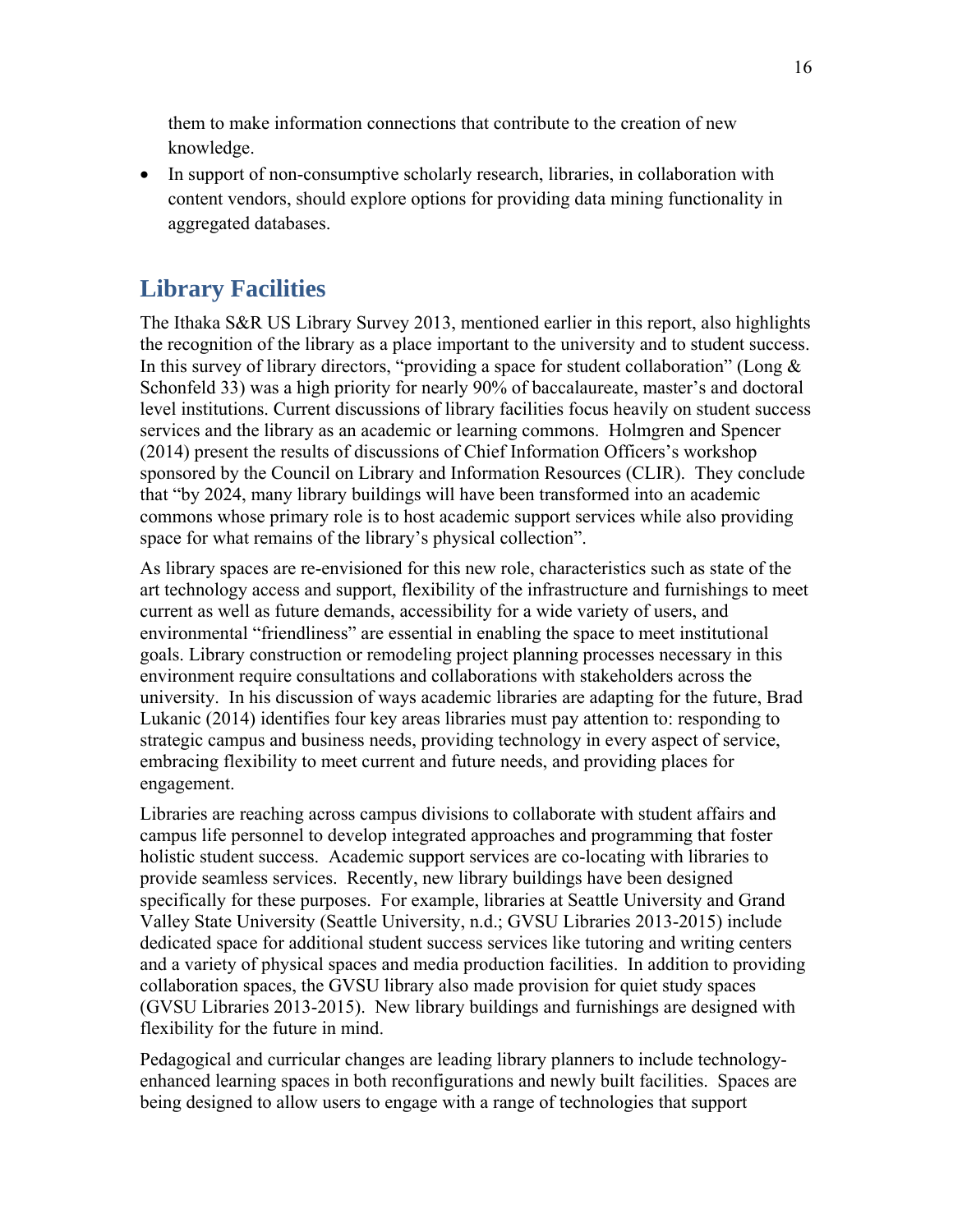multiple modes of teaching and learning, including collaborative and individual work in support of emerging high-impact practices. Many libraries offer multimedia production facilities and lend technology tools that support media-enriched content creation.

Digital scholarship centers as described by Lippincott, Hemmasi and Lewis (June 2014) are increasingly found in academic institutions of all types and involve a variety of disciplines with the goal of co-locating expensive equipment, expertise, and services such as assistance with planning research projects, use of software, metadata, intellectual property issues and preservation. As the authors note, "[Digital scholarship] centers in their early stages are experimenting with various services and staffing models as they develop partnerships and engage with various researchers; even well-established centers frequently adjust their priorities and services as the nature of digital scholarship and those engaged with such work on campus evolves." As a central location on campuses, libraries are an obvious place to house such centers.

Planning for and assessment of the outcomes and benefits of these new spaces is increasingly important. As services and collections in libraries evolve, a clear understanding of the institutional environment for teaching, learning and scholarship is necessary to ensure that library facilities continue to meet user expectations and priorities.

## **Implications**

- As libraries are increasingly required to share their spaces with other campus offices, creativity will be required to envision ways to open up space for these constituencies while still providing the spaces needed for more traditional library services.
- Libraries at institutions where new buildings or major remodeling efforts are not possible will need to consider other ways to build these connections. Options include finding ways to decrease collection footprints in order to accommodate additional offices and spaces for new initiatives/technologies or to partner outside of the library facility.
- Expertise for support of these new dimensions and services will necessitate new roles for staff. Support for services not traditionally provided by the library require new skills such as training and support for increasingly sophisticated technologies: 3-D printers, visualization labs, or multimedia production.

## **3D Services, Makerspaces, and Technology Services**

Another development influencing academic library buildings and facilities is the opportunity to provide a hub for cutting edge technologies that allow students to experience and make use of new technologies such as 3D printing and scanning, advanced multimedia production, and visualization facilities. Typically, these services are located in a specially designated area and may offer a variety of options or just one.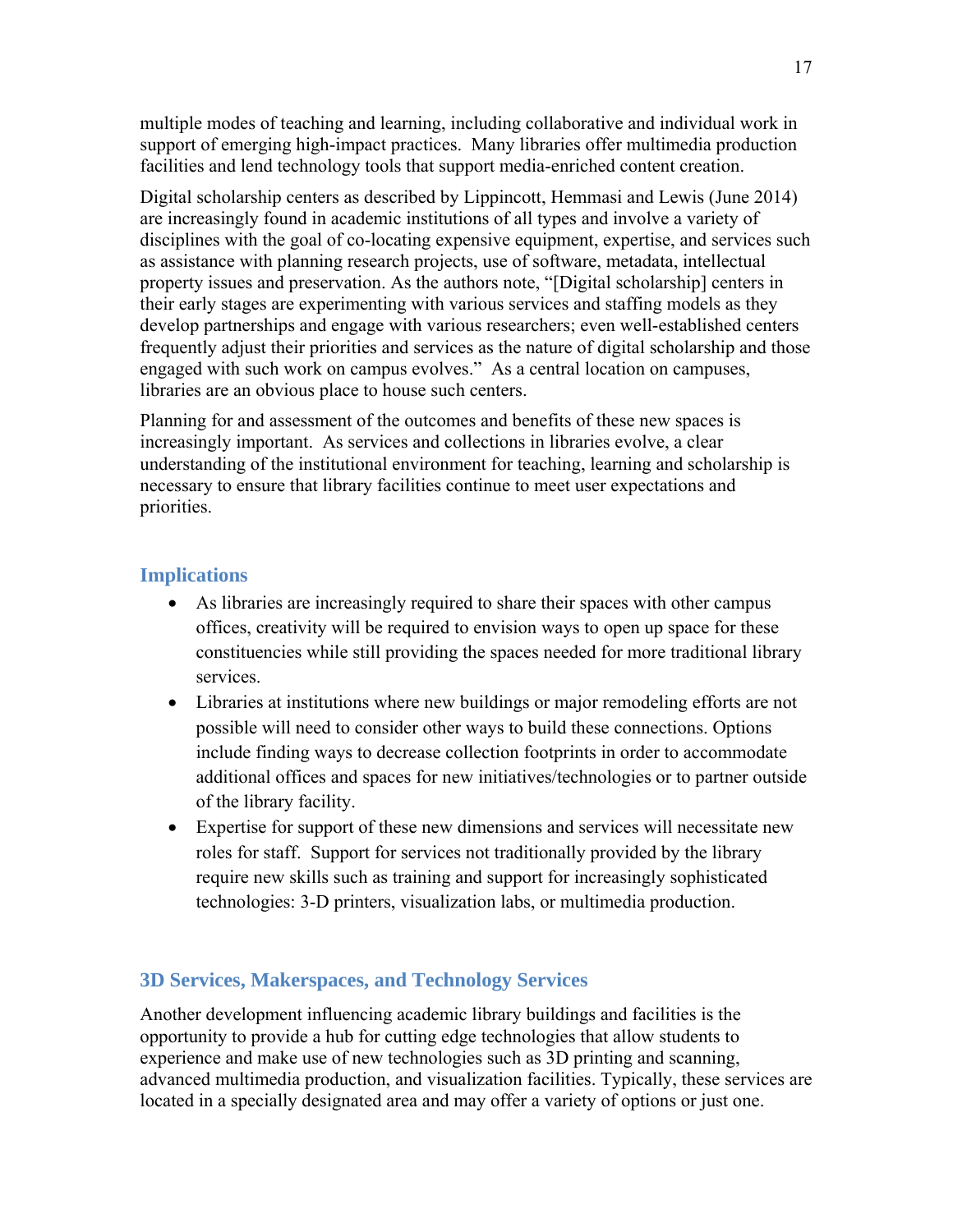Mobile application development rooms offer students the opportunity to develop new mobile apps and test their product on a variety of devices. New libraries such as the Hunt Library (completed in 2013) at North Carolina State University (NCSU Libraries, no date) provide access to large-scale visualization techniques, a game lab, decision theaters, video and audio studios as well as a makerspace with a laser cutter and 3D printer.

"Makerspace" is a general term and can include a host of concepts ranging from hands-on arts to building a robot. These are fun and exciting times for libraries to be able to add value from a campus perspective. Students enjoy working collaboratively and testing out new technologies for free or a nominal fee, faculty embrace the new technologies offered at the library and imagine ways of incorporating library services into classroom curricula, and library administration can report on the increase use of the space, services and circulation. These new technology services place the library in the center of campus and increase its visibility and therefore its value. As more libraries explore these spaces, resources such as the LibraryMakerspace-L@lists.ufl.edu will become available for libraries wanting to initiate 3D services or to create a makerspace environment, tapping into the expertise and knowledge of library colleagues who are already offering such services.

Libraries are increasingly called upon to offer students the opportunity to be creative and innovative in a high tech environment. Libraries may provide technologies in the building or make them available for circulation. To make the best use of these services, internal library procedures and policies related to use, theft, or damage need to be created prior to beginning the service. Providing a 3D printer requires additional policies, guidelines, space considerations, staff workflows and training (Garcia et al.; Gonzalez and Bennett 2014; Moorefield-Lang 2014; Colegrove 2012).

These opportunities serve students but also pique the interest of faculty and researchers who then can develop course curricula and use the lab for assignments. Libraries may want to further develop these campus partnerships and be included on grants and other funding initiatives for the maintenance and purchase of new technologies.

#### **Implication**

- Establishment of technology-related services requires planning for continuous support and infrastructure, including: training for users, availability of staff with the requisite skill sets to support the services, availability of physical facilities with sufficient space and power, ongoing availability of resources to the keep the services up-to-date as well as establishment of appropriate policies and guidelines.
- Additional expertise related to library and instructional technologies, media production, and other emerging technologies must link with institutional assessment and space planning in order to ensure library facilities meet user expectations into the future.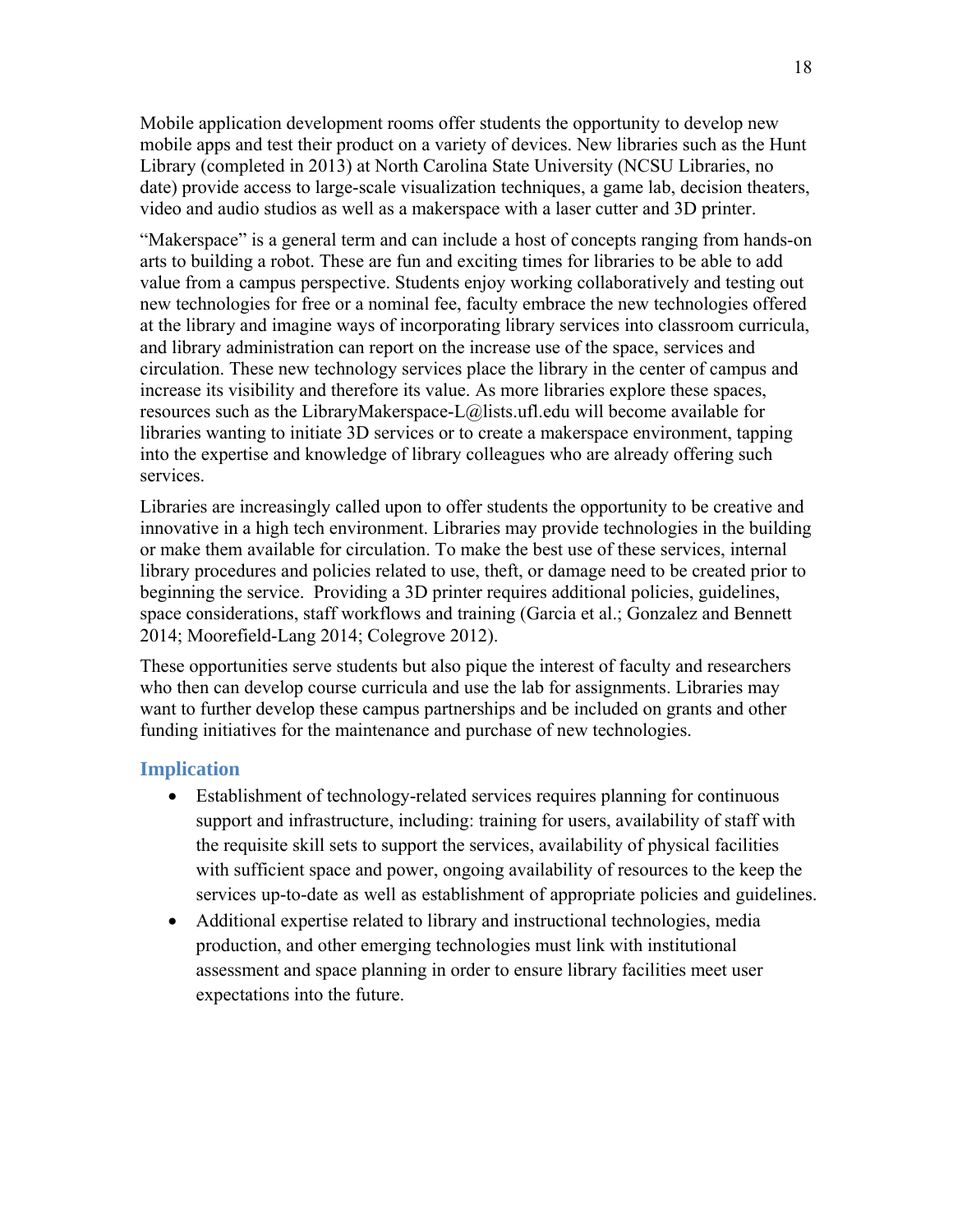# **Scholarly Communication**

#### **Academic Library as Publisher**

Publishing by academic libraries has steadily increased in the past few years. Hahn (2008) reports the results of a 2007 survey of ARL libraries. At the time of the survey, "44% of the 80 responding ARL member libraries reported they were delivering publishing services and another 21% were in the process of planning publishing service development." A similar survey in late 2010 found interest had grown, with "approximately half (55%) of respondents indicated having, or being interested in, offering library publishing services …, with over three-quarters of ARLs being interested" (Mullins et al. 2012). The Library Publishing Coalition launched in 2014 as a member-supported institution devoted to research and support for library publishing. Its *Library Publishing Directory* (Lippincott 2015) reports on the publishing activity of 124 different academic libraries. Library publishing varies, from scholarly journals to monographs and technical reports, but journals lead the list. Hahn (2008) reported that ARL libraries were publishing 265 journals; Lippincott (2015) found that the 124 libraries in the Directory were publishing 432 campus-based journals and a further 195 journals for other institutions. Ninety-seven percent of the campus-based journals were open access. ACRL has just published an extensive guide to why, how, and what academic libraries publish: *Getting the Word Out: Academic Libraries as Scholarly Publishers* (Bonn & Furlough 2015).

#### **Implications**

- Libraries can support open access scholarship through publishing efforts.
- Libraries can build relationships with campus scholars and other campus units by acting as publishers.

#### **Copyright Issues and Fair Use**

**A**s academic technology and scholarly communication practices continue to evolve, existing copyright law does not always reflect the new paradigm. In this environment, academic libraries rely on a set of best practices to guide the use of materials in a manner permissible under the fair use doctrine guidelines, including those specifically granted to educators. In support of standardizing practice and articulating current consensus on this subject, the Association of Research Libraries, the Center for Media and Social Impact (CMSI) at the American University School of Communication, and the Program on information Justice and Intellectual Property published a "Code of Best Practices in Fair Use for Academic and Research Libraries" (Adler et al. 2012). CMSI has also released a "Statement of Best Practices in Fair Use of Orphan Works for Libraries and Archives" (Aufderheide et al. 2014). Many research libraries have staff with expertise in fair use, authors' rights, and copyright laws.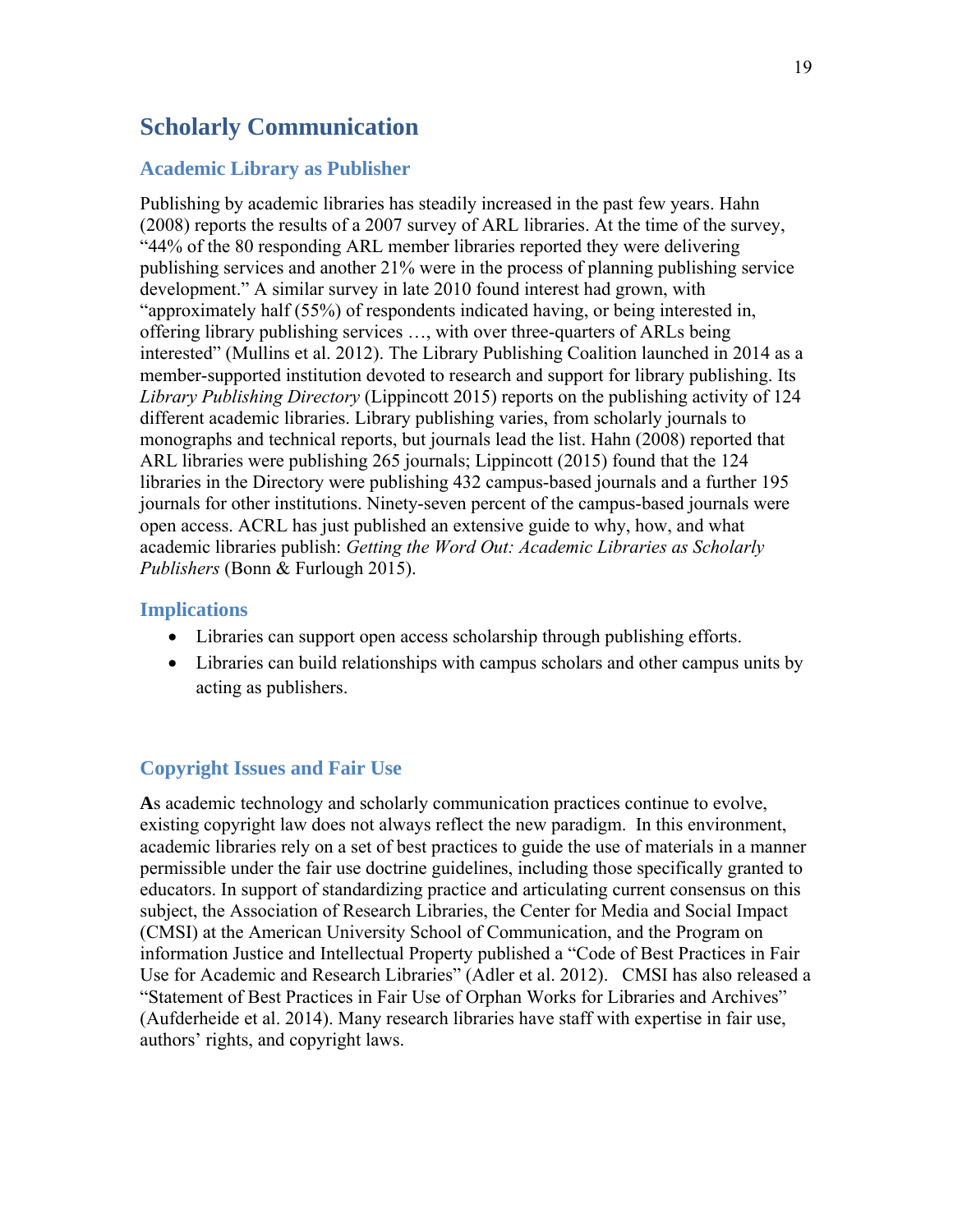#### **Implication**

 Rights management is a complex landscape in which to maneuver. Librarians can advise on best practices and the development of institutional policies.

## **Altmetrics**

As scholarly communication increasingly takes place online, alternative metrics are emerging as a methodology to measure social media visibility and research impact via online engagement around scholarly output. An Altmetric score is based on the number of individuals mentioning the research, where the mentions occur, and how often the author of the mention references the research. This alternate view is an addition to the existing filters such as citation counting, the Impact Factor, and peer-review. In 2013, the Alfred P. Sloan Foundation awarded the National Information Standards Organization (NISO) a grant to explore, identify, and advance standards and/or best practices related these new assessment methods. NISO's Alternative Assessment Metrics Initiative will also explore potential assessment criteria for non-traditional research outputs such as data sets, visualizations, software, and other applications. Leading scholarly publishers are also working with altmetrics. In 2013, Wiley partnered with Altmetric to pilot alternative metrics across a number of its subscription and open access journals. A high percentage of the journals included in the trial received scores that demonstrated they were receiving attention and having an immediate impact. During the pilot, Wiley also polled website visitors: 65% felt the metrics were useful, 77% agreed that altmetrics enhanced the value of the journal article, and 50% agreed or strongly agreed that they were more likely to submit a paper to a journal that supports altmetrics (Warne 2014). As a result, Wiley now makes altmetrics available for their fully open access journals. Other scholarly publishers such as Elsevier and Sage also offer altmetrics information at the article level, including comments and shares made by readers via social media channels, blogs, newspapers, etc., in addition to its Altmetric Score and demographic data of these users.

## **Implications**

- As the role and importance of repositories increases, academic librarians should develop workflows and consultation services to support the depositing of research in institutional, discipline, and agency repositories.
- As compliance requirements continue to evolve, academic librarians should take the lead in developing educational initiatives around open access and author rights.
- To enhance the discoverability of Open Access content, librarians should collaborate with major publishers to index Open Access journals.
- The increasing availability of open access journal content will impact local collection subscription decisions, as libraries continue to consider delivery/access vs. ownership/retention.
- Researchers will increasingly share their research via social media that best serve their network and include altmetric data in documenting the impact of this research.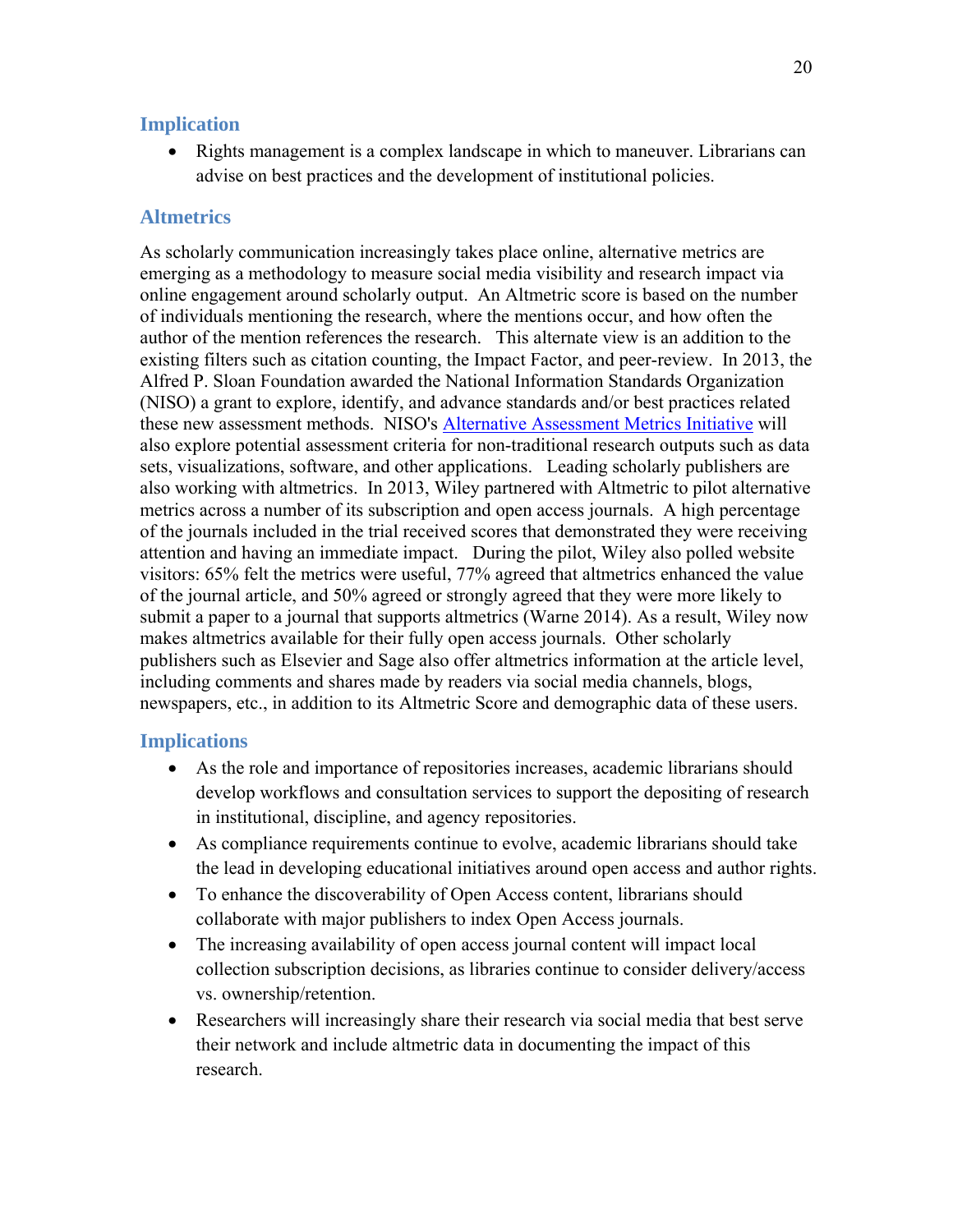# **Library Impact on Student Success**

Academic libraries exist in a time of increased accountability as performance-based budgeting becomes a more common approach in higher education. The *Value of Academic Libraries* report (Oakleaf 2010) and a report detailing two widespread summits around the topic (Brown and Malenfant 2012) underscore the ongoing need to articulate and document libraries' impact on student learning and success. Recommendations from the summit report highlight the need for librarians to fully understand the importance of the library on multiple dimensions of student learning as well as to articulate and promote assessment competencies to document and communicate library impact. The study also recommends increased professional development for librarians in the design and implementation of strategically focused assessment activities, development of broader partnerships with higher education groups, and better use of existing ACRL resources on assessment.

#### **Assessment in Action**

To address these issues and recommendations, ACRL's Assessment in Action program, (conducted in partnership with the Association of Institutional Research and the Association of Public Land-grant Universities and with funding from the U.S. Institute of Museum and Library Services) is engaged in a multi-year project that fosters the development of effective approaches demonstrating the academic library's value to student learning and success (Association of College & Research Libraries 2014). ACRL recently released a report synthesizing project results from over 70 higher education institutions that participated in the first project cohort (Brown and Malenfant, 2015). The projects discussed in the report document positive relationships between the library and overall student learning and success. Studies investigated the effectiveness of a range of library services including library instruction, research and study spaces, use of instructional games, library use of social media, and instruction and services conducted in collaboration with other campus units.

The AiA teams employed a variety of assessment methodologies and tools, including surveys, rubrics, pre- and post-tests, interviews, and focus groups. The experiences of the AiA teams demonstrate that library assessment is most effective when it involves collaboration with other campus units, aligns with institutional goals, employs a mixedmethods approach, and when assessment is assigned to one or more librarians as part of their position responsibilities. In building a community of practice around assessment, the project reports serve as templates that can be adapted for use by academic libraries of all sizes.

#### **Implication**

 Given current trends in funding models and calls for accountability in higher education, librarians must develop the expertise to articulate and document the impact of libraries on student learning and success. Programs such as AiA provide resources and expertise for libraries of all types to explore methods for collaboration and assessment across the institution.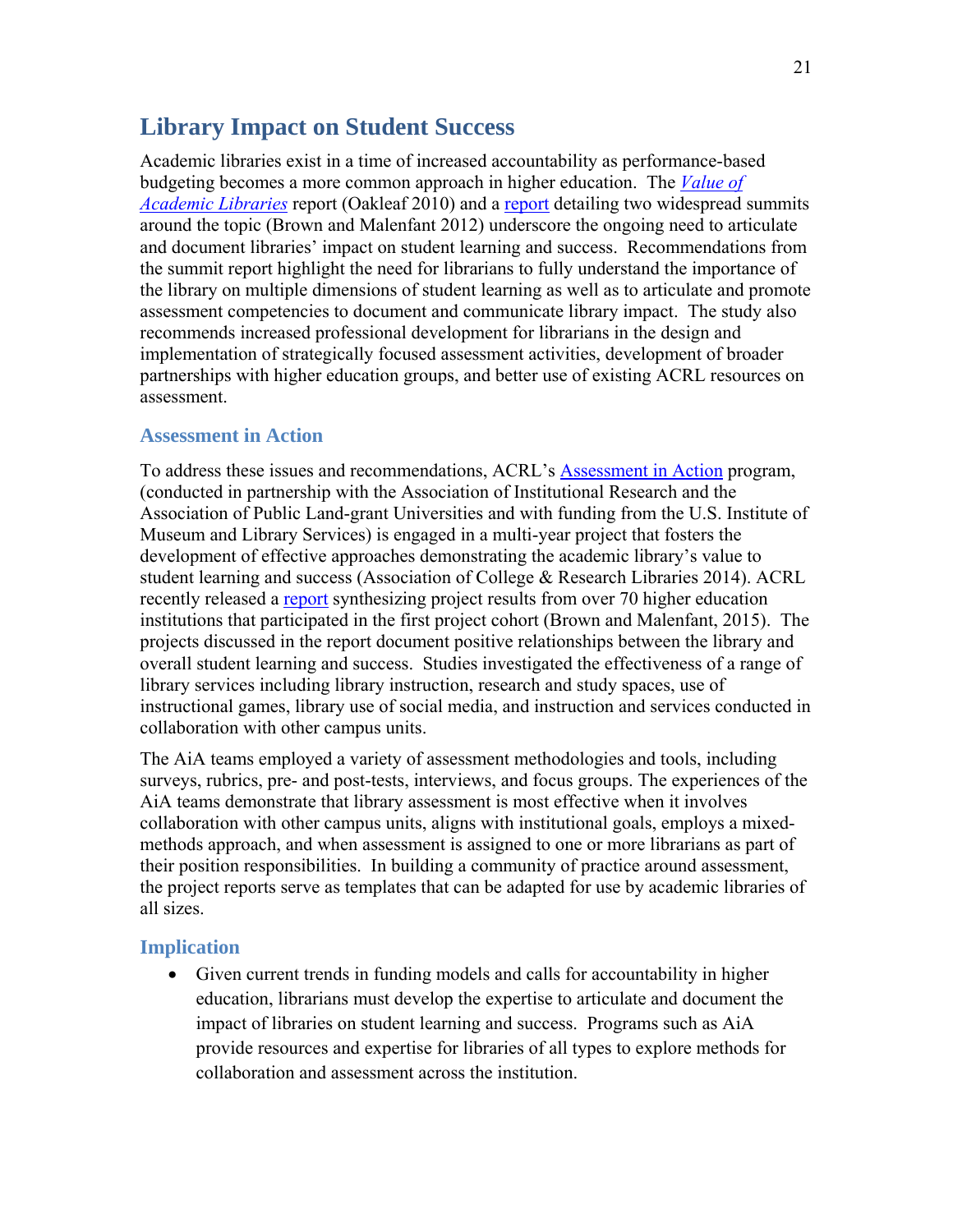#### **Teaching and Learning**

Librarians are partnering with faculty development personnel to take advantage of acknowledged educational high impact practices. Collaborations involve more than onetime instruction, instead focusing on course redesign and application of active learning in research skill development. They also continue to experiment with alternative service models to support and enhance rapidly evolving user needs and preferences. Models include tiered services targeting distinct needs of undergraduate students, graduate students, faculty members, and researchers. Where resources allow, "personal" librarians are designated for first-year students to create initial connections and foster service awareness. Liaison librarians are assigned to academic departments, programs, and other initiatives to develop resources and services targeted to those specific audiences. Academic support services are co-locating within library facilities to provide seamless services, placing libraries at the heart of student learning. As the range of libraries' services increases, the range of skills required becomes broader than those taught in traditional library degree programs. Libraries are beginning to utilize non-librarians whose skill sets match current opportunities and programmatic needs. These specialists may be instructional designers, assessment specialists, or scholars from other fields, all of whom participate in the provision of online instruction, website development, or specialized collection development and research services.

Housewright et al point out that, while librarians continue to see information literacy instruction as primarily their responsibility, "faculty members have a more mixed view of where this principal responsibility may reside." (Housewright et al 2013). The *ACRL Framework for Information Literacy for Higher Education* (Association of College & Research Libraries 2015) asserts that "Librarians have a greater responsibility in identifying core ideas within their own knowledge domain that can extend learning for students, in creating a new cohesive curriculum for information literacy, and in collaborating more extensively with faculty." The *Framework* expands the scope of skills and concepts necessary for students in the current information environment, including visual media, data, and social media. Because it is based on a cluster of interconnected core concepts, with flexible options for implementation, rather than on a set of standards, learning outcomes, or any prescriptive enumeration of skills, it provides opportunities for deeper collaborations with faculty. Librarians are actively embedded in academic courses, in-person or online, in order to gain insight into student and faculty needs, as well as partnering with faculty to develop innovative assignments that engage students in new ways. These collaborations inform the development of new services and resources in addition to highlighting the ways in which libraries contribute to the success of learning and teaching.

As more instructional content is housed in course management systems (CMS), librarians are included in class rosters, forum discussions, and chat sessions. Online course guides are also linked in CMS course sites, highlighting library resources and services that are relevant to the course and assignments. These guides are supplemented with video and interactive tutorials that supply just-in-time instructional practice, support, and student feedback. Some libraries are creating positions for information literacy design specialists and instructional technologies librarians who are responsible for developing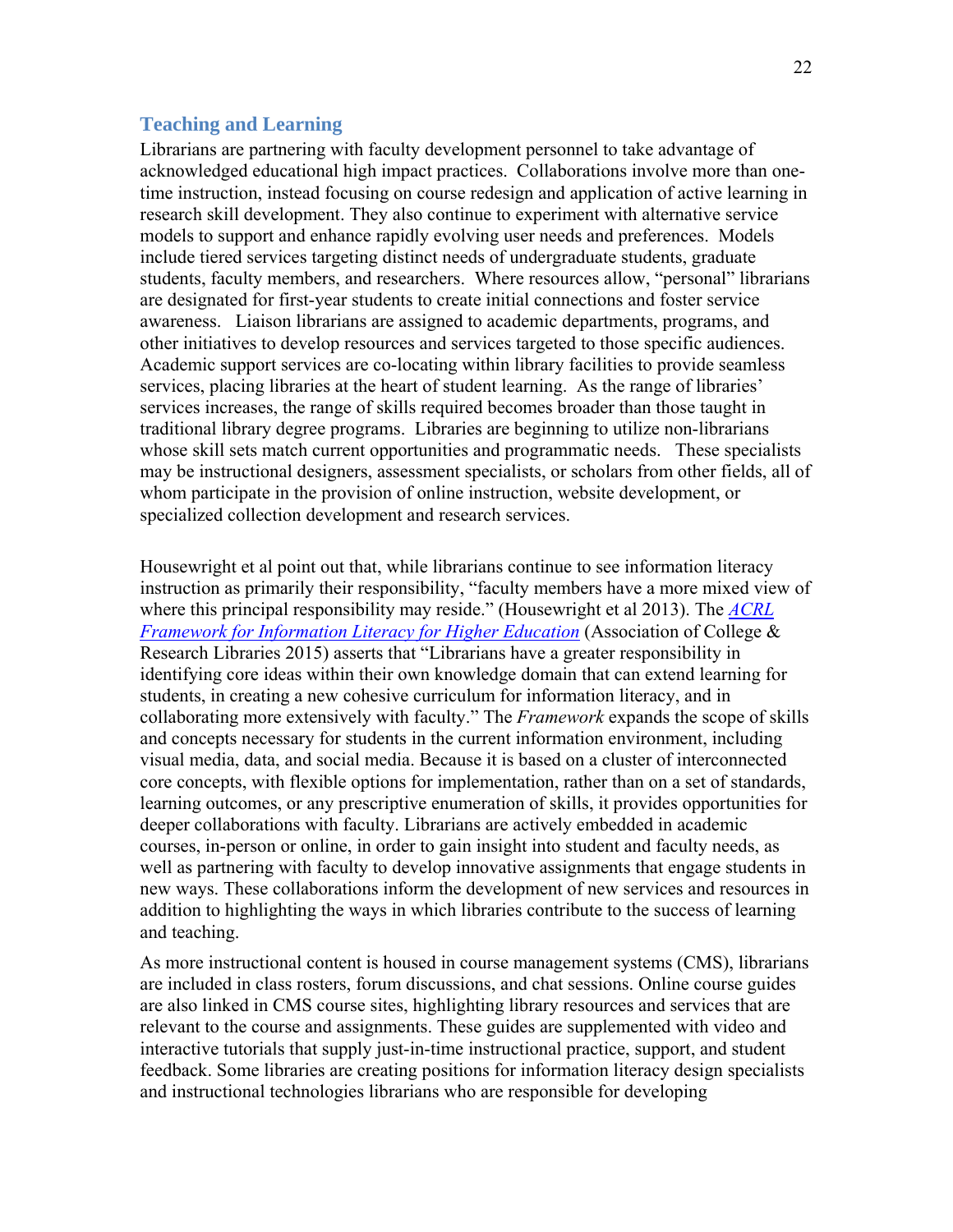comprehensive suites of online learning tools and environments. As assessment of library websites and online course content continues to expand, the need for special skills in these areas grows.

#### **Implications**

- Pedagogical innovations such as flipped classrooms, gamification, or high impact educational practices provide librarians opportunities to engage with curriculum development and collaborate with faculty in new and productive ways.
- User experience (UX) and usability testing that informs the development of library resources will continue to be a growth area for academic librarians.

## **Competency-Based Education**

Calls for access to higher education, reduced costs for degree completion, and options for students to demonstrate learning gained outside of the traditional degree path are leading to increased examination of competency-based education. In these models, credit is given for demonstrated mastery of content rather than accumulation of credit hours. A variety of models are being used to document students' learning; some link the competencies with credit hours, while others involve direct assessment of student learning independent of credit hours or other traditional metrics (Fain 2014). Competency-based assessment is also growing as institutions try to institute credit for prior learning for courses outside the scope of those traditionally given credit by examination or advanced placement.

Examples of institutions exploring the direct assessment approach to competency-based education include the University of Wisconsin system and College for America, a competency-based education program within Southern New Hampshire University. College for America, which was recognized by President Obama for its innovation, (Southern New Hampshire University, 2013) includes "digital fluency and information literacy" as one of nine key competency areas (College for America 2014 for an Associate of Arts in General Studies degree. The University of Wisconsin Flexible Option program (University of Wisconsin 2014) offers four degrees—one Associate of Arts and Sciences and three Bachelor of Science degrees—as well as three certificate programs (University of Wisconsin 2015).

## **Implications**

- As institutions review curricula with competency-based education and credit for prior learning in mind, the library has an opportunity to address the need for information literacy skills as well as offer options for assessing these skills on behalf of the program.
- With higher education under increased scrutiny to demonstrate the value of a post-secondary degree, it is incumbent upon academic libraries and librarians to communicate the Library's value in relation to student and faculty recruitment, retention, and teaching and learning success.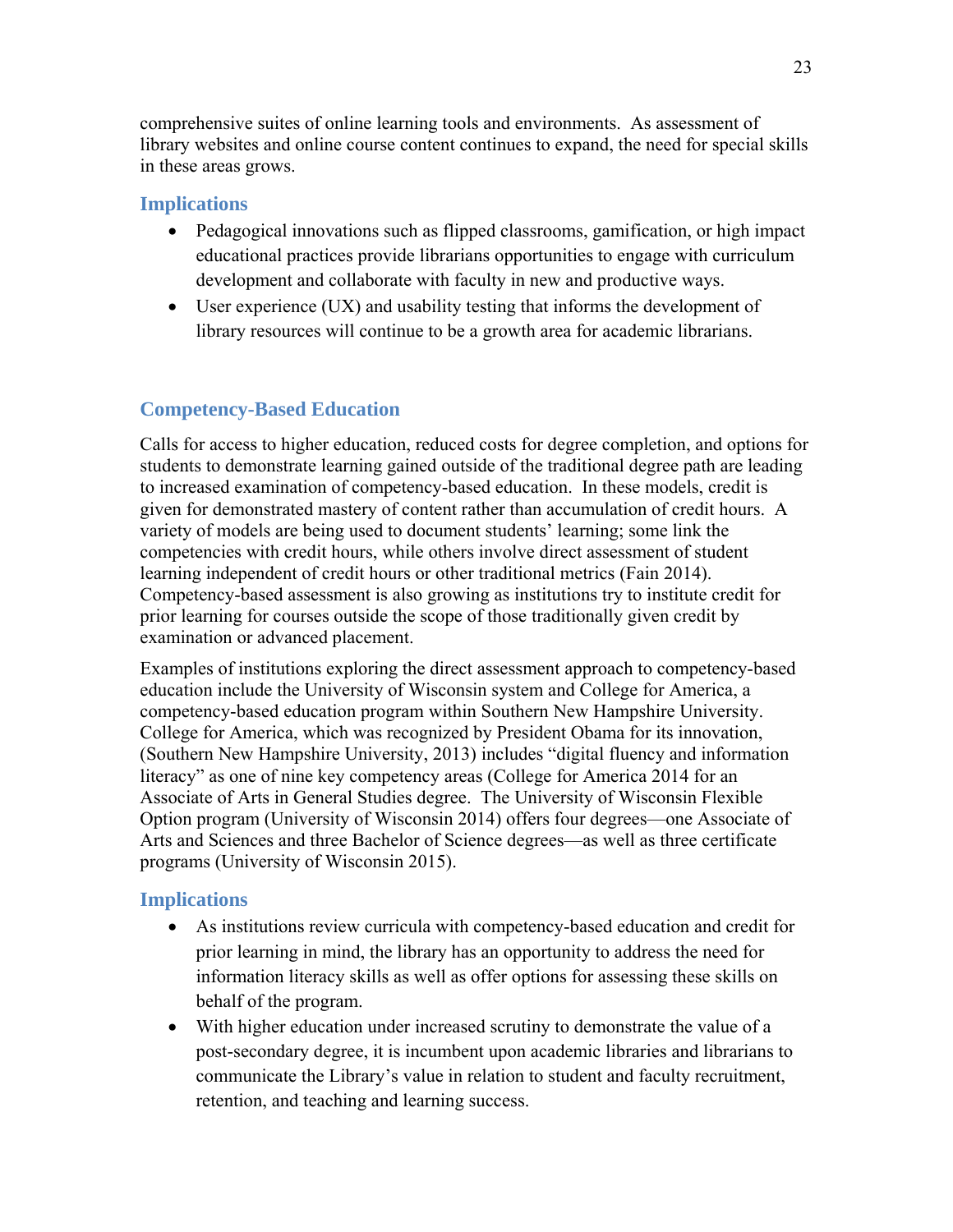## **Conclusion**

The trends and issues outlined in this document highlight the rapidly changing environment in which libraries provide resources and services as well as the evolving roles for library staff. With higher education under increased scrutiny to demonstrate the value of a post-secondary degree, it is incumbent upon academic libraries and librarians to document and communicate the Library's value in supporting the core mission of the institution. Libraries increasingly have the opportunity to play a significant role in overall student success through collaborations across campus and in the assessment of student learning. The shifting landscape of scholarly communication, fluctuating publishing models, and focus on data management presents new opportunities for librarians to engage with researchers and publishers alike. Advances in technologies and a continued focus on the user experience present new expectations for the development, discovery and delivery of content and services in the virtual environment and in the library's physical spaces. While this environment can be viewed as challenging, it also presents opportunities for academic libraries to strategically support the core missions of colleges and universities.

# **Appendix A: ACRL Research Planning and Review Committee 2014-2015**

Jeanne Davidson (Chair) Head of Public Services South Dakota State University

Wayne Bivens-Tatum Philosophy and Religion Librarian Princeton University

Marianne Buehler Special Projects Librarian University of Nevada Las Vegas

Ellen Carey Librarian and Instructor Santa Barbara City College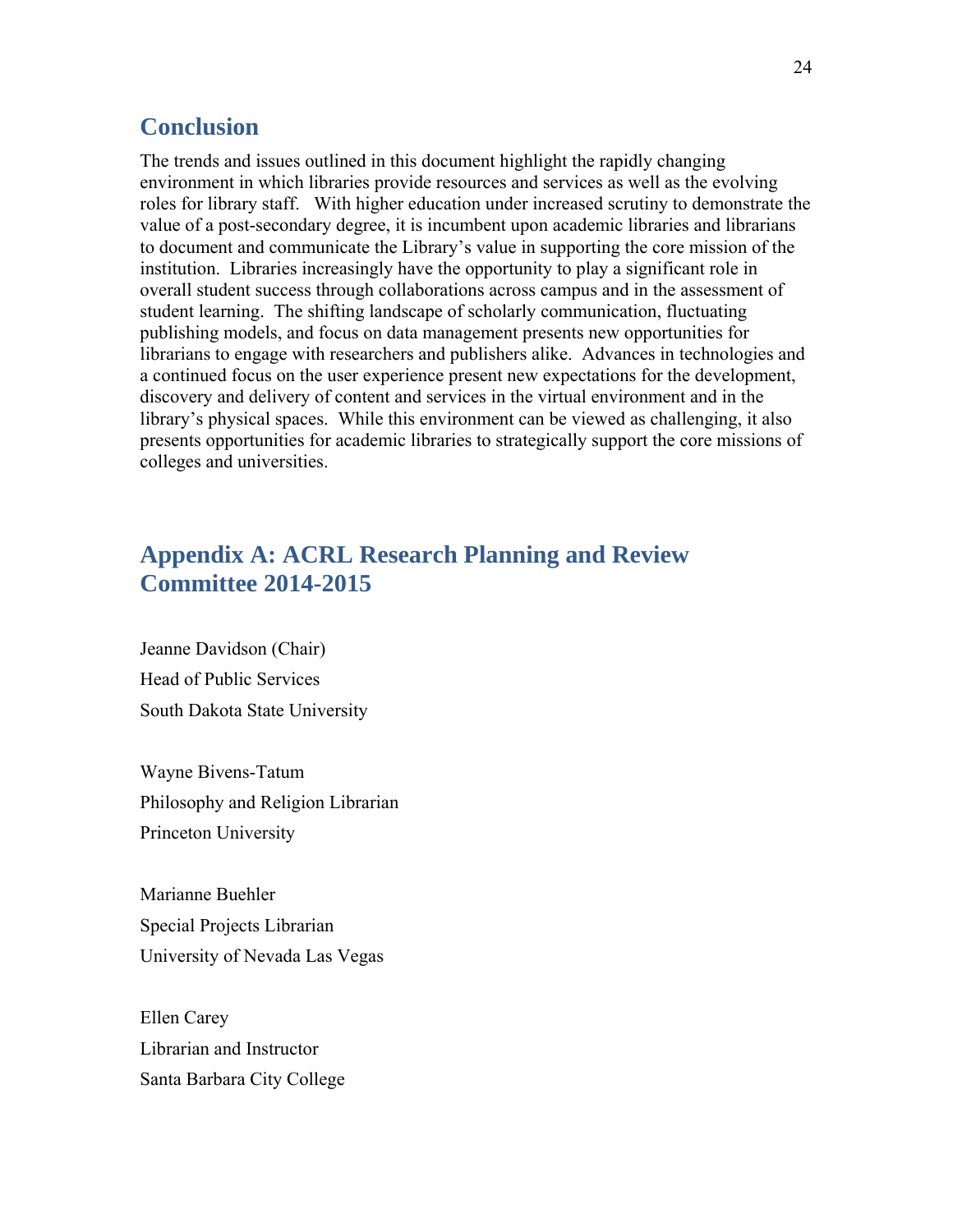Lisabeth Chabot (Vice-chair) College Librarian Ithaca College

Michelle Leonard Associate University Librarian University of Florida

Chris Palazzolo, PhD Head of Collections (Woodruff Library) Emory University

Lorelei Tanji University Librarian University of California, Irvine

Minglu Wang Data Services Librarian Rutgers University - Newark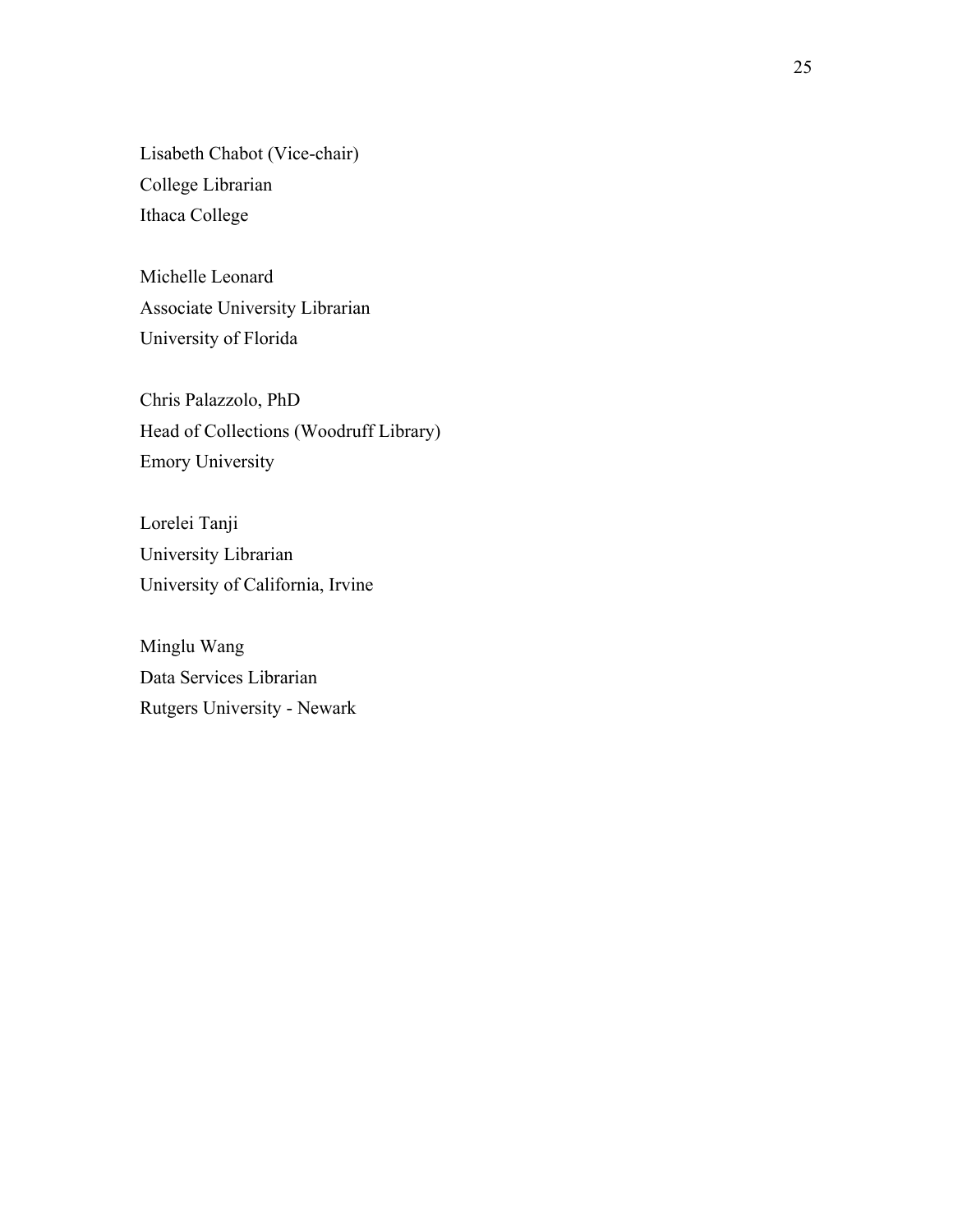## **References**

- Abel, Rob, Malcolm Brown, and John J. Suess. 2013. "A New Architecture for Learning." *Educause Review Online*, October.
- Adams, Jennifer L., and Kevin Gunn. 2013. "Keeping Up With...Digital Humanities." *ACRL Publications: Keeping Up With*... . April.

http://www.ala.org/acrl/publications/keeping\_up\_with/digital\_humanities.

Adler, Prudence S., Patricia Aufderheide, Brandon Butler, and Peter Jaszi. 2012. *Code of Best Practices in Fair Use for Academic and Research Libraries*. Washington, DC. Association of Research Libraries.

http://www.arl.org/storage/documents/publications/code-of-best-practices-fair-use.pdf. Akers, Katherine G., and Jennifer A. Green. 2014. "Towards a Symbiotic Relationship

- between Academic Libraries and Disciplinary Data Repositories: A Dryad and University of Michigan Case Study." *International Journal of Digital Curation* 9 (1): 119–31. doi:10.2218/ijdc.v9i1.306.
- Anderson, Rick. 2014. "Occam's Reader: An Interview." *The Scholarly Kitchen*. March 10. http://scholarlykitchen.sspnet.org/2014/03/10/occams-reader-an-interview/.
- Antell, Karen. Jody Bales Foote, Jaymie Turner, and Brian Shults. 2014. "Dealing with Data: Science Librarians' Participation in Data Management at Association of Research Libraries Institutions." *College & Research Libraries* 75 (4): 557–74. doi:10.5860/crl.75.4.557.
- Association of College & Research Libraries. 2015. "Framework for Information Literacy for Higher Education". ALA. http://www.ala.org/acrl/standards/ilframework.
	- ———. 2014. "Assessment in Action: Academic Libraries and Student Success | Association of College & Research Libraries (ACRL)." Accessed December 15. http://www.ala.org/acrl/AiA.
- Aufderheide, Patricia, David R. Hansen, Meredith Jacob, Peter Jaszi, and Jennifer M. Urban. 2014. *Statement of Best Practices in Fair Use of Orphan Works for Libraries and Archives*. Center for Media and Social Impact.
- Bidwell, Allie. 2013. "Sequestration Presents Uncertain Outlook for Students, Researchers, and Job-Seekers." *The Chronicle of Higher Education*, March 1. http://chronicle.com/article/Sequestration-Presents/137617/.
- Bonn, Maria, and Mike Furlough. 2015. Getting the Word Out: Academic Libraries as Scholarly Publishers. Chicago, IL: Association of College and Research Libraries.
- Breeding, Marshall. 2015. "The Future of Library Resource Discovery." *NISO*. February. http://www.niso.org/apps/group\_public/download.php/14487/future\_library\_resource\_dis covery.pdf.
- Britton, Scott, and John Renaud. 2013. "Print Retention Decision Making, SPEC Kit 337 (October 2013)." http://publications.arl.org/Print-Retention-Decision-Making-SPEC-Kit-337/.
- Brown, Karen, and Kara J. Malenfant. 2012. *Connect, Collaborate, and Communicate: A Report from the Value of Academic Libraries Summits*. Chicago: Association of College & Research Libraries.

http://www.ala.org/acrl/sites/ala.org.acrl/files/content/issues/value/val\_summit.pdf.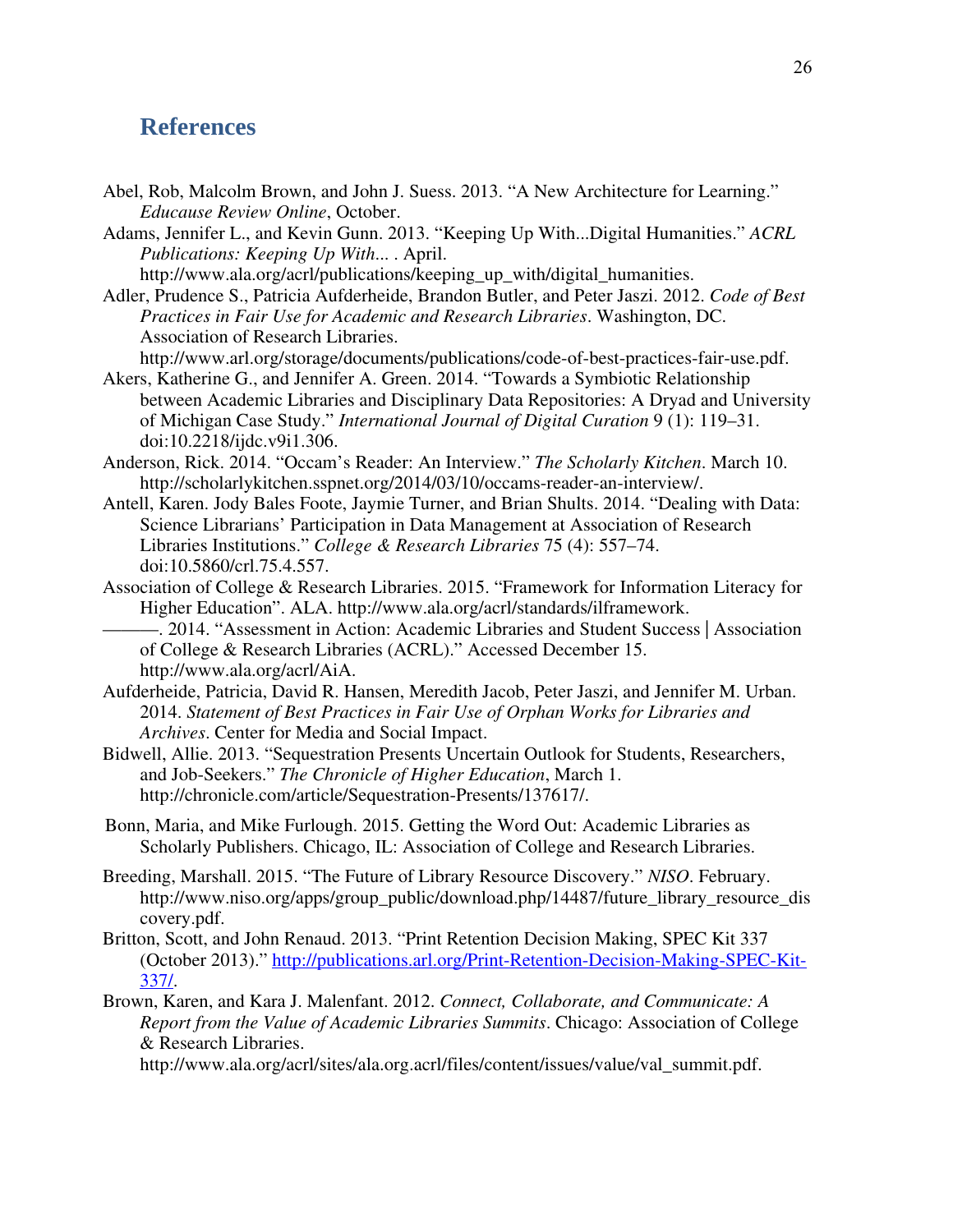———. 2015. "Academic Library Contributions to Student Success: Documented Practices from the Field". Chicago: Association of College & Research Libraries. http://www.ala.org/acrl/files/issues/value/contributions\_report.pdf.

- Budin-Ljøsne, Isabelle, Julia Isaeva, Bartha Maria Knoppers, Anne Marie Tassé, Huei-yi Shen, Mark I McCarthy, and Jennifer R Harris. 2014. "Data Sharing in Large Research Consortia: Experiences and Recommendations from ENGAGE." *European Journal of Human Genetics* 22 (3): 317–21. doi:10.1038/ejhg.2013.131.
- Carlson, Jake, Lisa Johnston, Brian Westra, and Mason Nichols. 2013. "Developing an Approach for Data Management Education: A Report from the Data Information Literacy Project." *International Journal of Digital Curation* 8 (1): 204–17. doi:10.2218/ijdc.v8i1.254.
	- ———. 2014. "Data Management Skills Needed by Structural Engineering Students: Case Study at the University of Minnesota." *Journal of Professional Issues in Engineering Education and Practice* 140 (2): 05013002. doi:10.1061/(ASCE)EI.1943-5541.0000154.
- "CHORUS: Advancing Public Access to Research." 2014. http://www.chorusaccess.org/.
- Coates, Heather. 2014. "Ensuring Research Integrity." *College & Research Libraries News* 75 (11): 598–601.
- Colegrove, Tod. 2012. "Re-purposing Library Spaces to Make an Impact." *Library Issues* 33  $(2): 1-4.$
- College for America. 2014. *College for America Academic Catalog*. Manchester, NH: Southern New Hampshire University.
- Creamer, Andrew T., Elaine R. Martin, and Donna Kafel. 2014. "Research Data Management and the Health Sciences Librarian." *Library Publications and Presentations*, Paper 147.
- Crist, Rebecca, and Emily Stambaugh. 2014. "Shared Print Programs, SPEC Kit 345 (December 2014)." http://publications.arl.org/Shared-Print-Programs-SPEC-Kit-345/.
- Demas, Sam. 2014. "Curating Collective Collections---Emerging Shared Print Policy Choices as Reflected in MOUs." *Against the Grain* 26 (3): 80–82.
- Dempsey, Lorcan, Constance Malpas, and Brian Lavoie. 2014. "Collection Directions: The Evolution of Library Collections and Collecting." *Portal: Libraries and the Academy* 14 (3): 393–423. doi:10.1353/pla.2014.0013.
- Dempsey, Lorcan, Brian Lavoie, Constance Malpas, Lynn Silipigni Connaway, Roger C Schonfeld, J. D Shipengrover, and Gunter Waibel. 2013. Understanding the Collective Collection: Towards a System-Wide Perspective on Library Print Collections. Dublin, Ohio: OCLC Research. http://www.oclc.org/research/publications/library/2013/2013- 09r.html.
	- Diekema, Anne R., Andrew Wesolek, and Cheryl D. Walters. 2014. "The NSF/NIH Effect: Surveying the Effect of Data Management Requirements on Faculty, Sponsored Programs, and Institutional Repositories." *The Journal of Academic Librarianship* 40 (3- 4): 322–31. doi:10.1016/j.acalib.2014.04.010.
	- "DIL Symposium." 2013. *DIL: Data Information Literacy*. http://wiki.lib.purdue.edu/display/ste/Symposium.
	- "DIL: Data Information Literacy." 2013. *DIL: Data Information Literacy*. http://wiki.lib.purdue.edu/display/ste/home.
	- Elmore, Justina M., and Charissa O. Jefferson. 2014. "Business Librarians Donning the Data Hat: Perspectives on This New Challenge." *Public Services Quarterly* 10 (3): 252–62. doi:10.1080/15228959.2014.931206.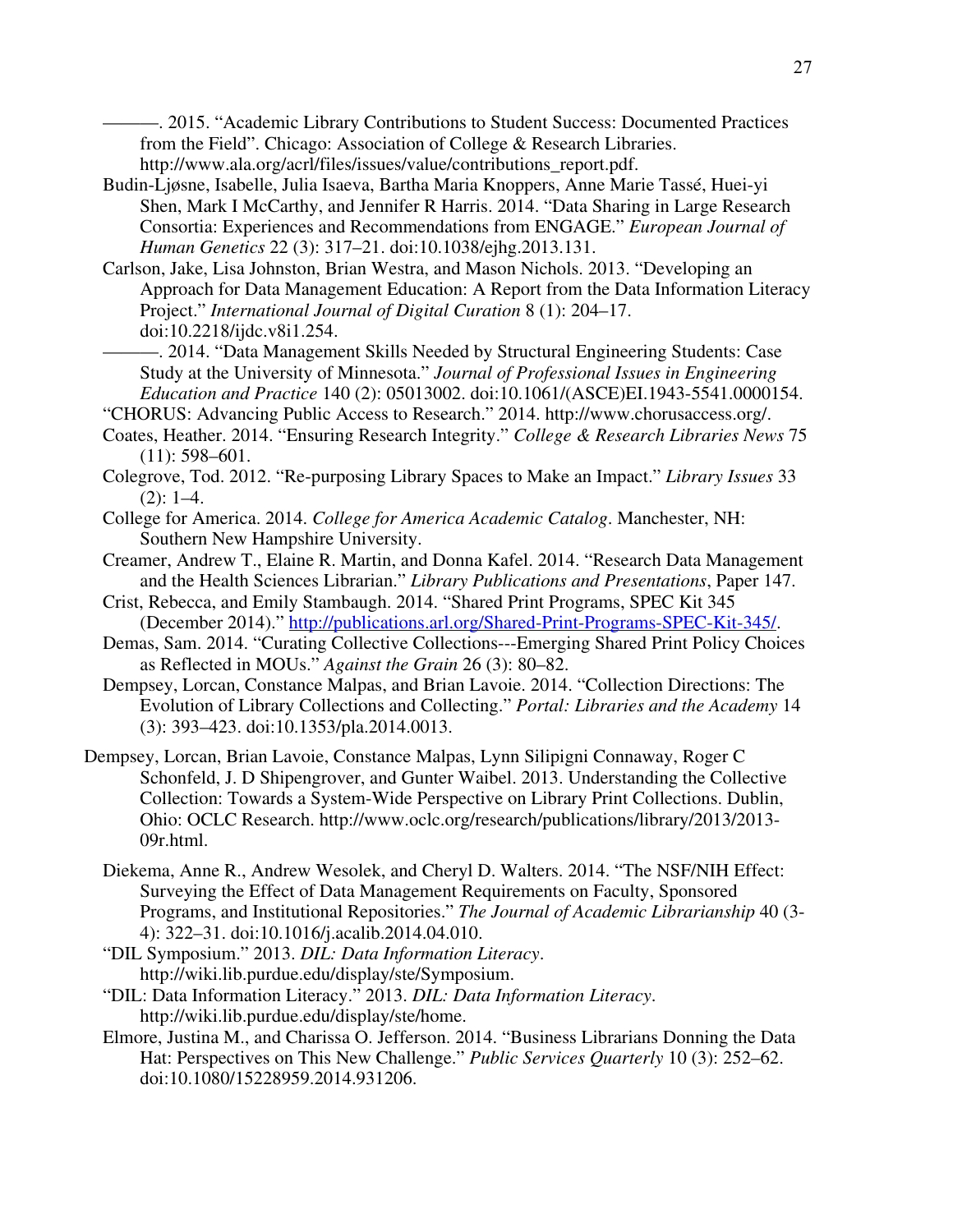Erway, Ricky. 2013. *Starting the Conversation: University-wide Research Data Management Policy*. Dublin, Ohio: OCLC Research.

http://www.oclc.org/content/dam/research/publications/library/2013/2013-08.pdf.

- Experian Knowledge Centre. 2013. *The 2013 Digital Trend Report*.
- Fain, Paul. 2014. "Taking the Direct Path." *Inside Higher Ed*. https://www.insidehighered.com/news/2014/02/21/direct-assessment-and-feds-takecompetency-based-education.
- Ferguson, Liz. 2014. "How and Why Researchers Share Data (and Why They Don't)." *Wiley Exchange*. December 3. http://exchanges.wiley.com/blog/2014/11/03/how-and-whyresearchers-share-data-and-why-they-dont/.
- Garcia, Moriana M., Kevin Messner, Richard J. Urban, Sam Tripodis, Megan E. Hancock, and Tod Colegrove. 2014. "3D Technologies: New Tools for Information Scientists to Engage, Educate and Empower Communities". Presented at the ASIST 2014, Seattle, WA, November.
- Giarlo, Michael J. 2013. "Academic Libraries as Data Quality Hubs." *Journal of Librarianship and Scholarly Communication* 1 (3): eP1059. doi:10.7710/2162- 3309.1059.
- Goben, Abigail, and Dorothea Salo. 2013. "Federal Research Data Requirements Set to Change." *College & Research Libraries News* 74 (8): 421–25.
- Gonzalez, Sara Russell, and Denise Beaubien Bennett. 2014. "Planning and Implementing a 3D Printing Service in an Academic Library." *Issues in Science and Technology Librarianship*.
- GVSU Libraries. 2013. "Mary Idema Pew Library." *University Libraries, Grand Valley State University*. 2015. http://gvsu.edu/library/mary-idema-pew-library-224.htm.
- Hahn, Karla L. 2008. *Research Library Publishing Services: New Options for University Publishing*. Washington, DC: Association of Research Libraries. http://www.arl.org/storage/documents/publications/research-library-publishing-servicesmar08.pdf.
- Hense, Andreas, and Florian Quadt. 2011. "Acquiring High Quality Research Data." *D-Lib Magazine* 17 (1/2). doi:10.1045/january2011-hense.
- Holdren, John. 2013. *Increasing Access to the Results of Federally Funded Scientific Research*. Memorandum. White House Office of Science and Technology Policy. http://www.whitehouse.gov/sites/default/files/microsites/ostp/ostp\_public\_access\_memo  $\angle$ 2013.pdf.
- Holdren, John P. 2014. "Memorandum for the Heads of Executive Departments and Agencies: Improving the Management of and Access to Scientific Collections". Office of Science and Technology Policy.

http://www.whitehouse.gov/sites/default/files/microsites/ostp/ostp\_public\_access\_memo \_2013.pdf.

- Holmgren, Richard, and Gene Spencer. 2014. *The Changing Landscape of Library and Information Services: What Presidents, Provosts, and Finance Officers Need to Know*. Online White Paper 162. CLIR Publication 162. Washington, D.C.: Council on Library and Information Resources. http://www.clir.org/pubs/reports/pub162.
- Housewright, Ross, Roger C. Schonfeld, and Kate Wulfson. 2013. "Ithaka S+ R US Faculty Survey 2012." *April* 8: 44.

http://www.sr.ithaka.org/sites/default/files/reports/Ithaka\_SR\_US\_Faculty\_Survey\_2012 \_FINAL.pdf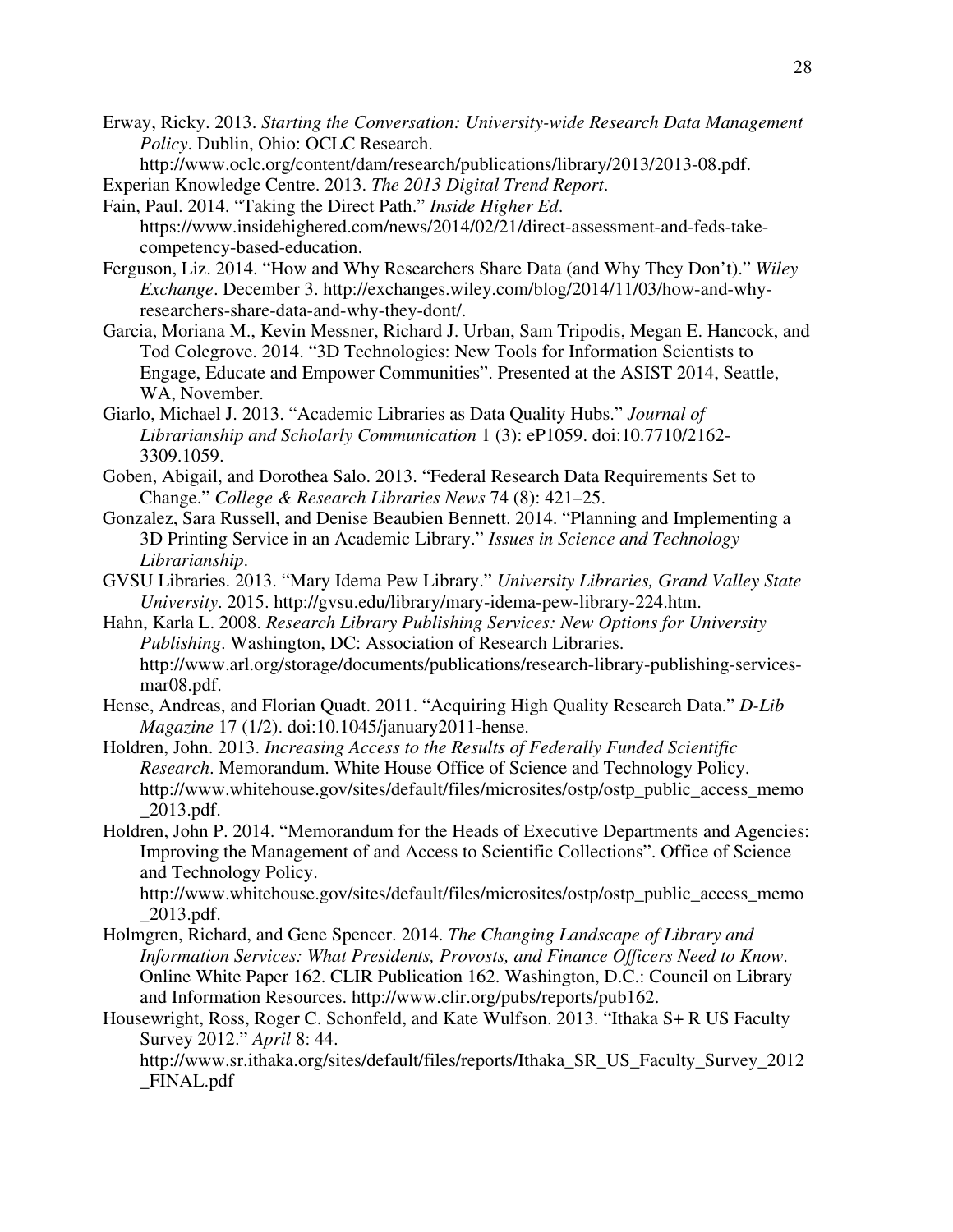- Hurst, Frederick. 2013. "Northern Arizona University's Personalized Learning." *Educause Review Online*, September.
- Johnston, Lisa. 2014. *A Workflow Model for Curating Research Data in the University of Minnesota Libraries : Report from the 2013 Data Curation Pilot*. University Digital of Minnesota Conservancy. http://hdl.handle.net/11299/162338.
- Kerr, Virginia. 2014. "Webinar: Text/Data Mining, Libraries, and Online Publishers". Center for Research Libraries, February 19. https://www.youtube.com/watch?v=2e1xymY9ePg.
- Kim, Youngseek, and Jeffrey M. Stanton. 2012. "Institutional and Individual Influences on Scientists' Data Sharing Practices." *Journal of Computational Science Education* 3 (1): 47–56.
- Krafft, Dean B., and Jon Corson-Rikert. 2014. "Linked Data for Libraries: How Libraries Can Make Use of Linked Open Data to Share Information About Library Resources and to Improve Discovery, Access, and Understanding for Library Users." LITA Forum Preconference, Albuquerque, NM.
- Lampert, Cory K., and Silvia B. Southwick. 2013. "Leading to Linking: Introducing Linked Data to Academic Library Digital Collections." *Journal of Library Metadata* 13 (2-3): 230–53. doi:10.1080/19386389.2013.826095.
- Li, Chan, Felicia Poe, Michele Porter, Brian Quigley, and Jacqueline Wilson. 2011. *UC Libraries Academic eBook Usage Survey: Springer eBook Pilot Project*. University of California Libraries.

http://www.cdlib.org/services/uxdesign/docs/2011/academic\_ebook\_usage\_survey.pdf.

- Lippincott, Joan, Harriette Hemmasi, and Vivian Marie Lewis. 2014. "Trends in Digital Scholarship Centers." *Educause Review*. http://www.educause.edu/ero/article/trendsdigital-scholarship-centers.
- Lippincott, Sarah K. 2015. *Library Publishing Directory 2015*. Atlanta, Georgia: Library Publishing Coalition. http://www.librarypublishing.org/resources/directory/lpd2015.
- Long, Matthew P., and Roger C. Schonfeld. 2014. *Ithaka S+R US Library Survey 2013*. Ithaka  $S+R$ .

http://www.sr.ithaka.org/sites/default/files/reports/SR\_LibraryReport\_20140310\_0.pdf.

- Lukanic, Brad. 2014. "4 Ways Academic Libraries Are Adapting For The Future." *Fast Company*. October 24. http://www.fastcoexist.com/3036939/4-ways-academic-librariesare-adapting-for-the-future.
- Malpas, Constance. 2009. *Shared Print Policy Review Report*. Dublin, Ohio: OCLC Research. http://www.oclc.org/content/dam/research/publications/library/2009/2009- 03.pdf?urlm=162920.
- Martin, Elaine, Tracey Leger-Hornby, and Donna Kafel. 2012. *Frameworks for a Data Management Curriculum: Course Plans for Data Management Instruction to Undergraduate and Graduate Students in Science, Health Sciences, and Engineering Programs*. http://library.umassmed.edu/data\_management\_frameworks.pdf.

Marx, Vivien. 2012. "My Data Are Your Data." *Nature Biotechnology* 30 (6): 509–12.

Mayernik, Matthew S., Lynne Davis, Karon Kelly, Bob Dattore, Gary Strand, Steven J. Worley, and Mary Marlino. 2014. "Research Center Insights into Data Curation Education and Curriculum." In *Theory and Practice of Digital Libraries – TPDL 2013 Selected Workshops*, edited by Łukasz Bolikowski, Vittore Casarosa, Paula Goodale, Nikos Houssos, Paolo Manghi, and Jochen Schirrwagen, 416:239–48. Communications in Computer and Information Science. Cham: Springer International Publishing. doi:10.1007/978-3-319-08425-1.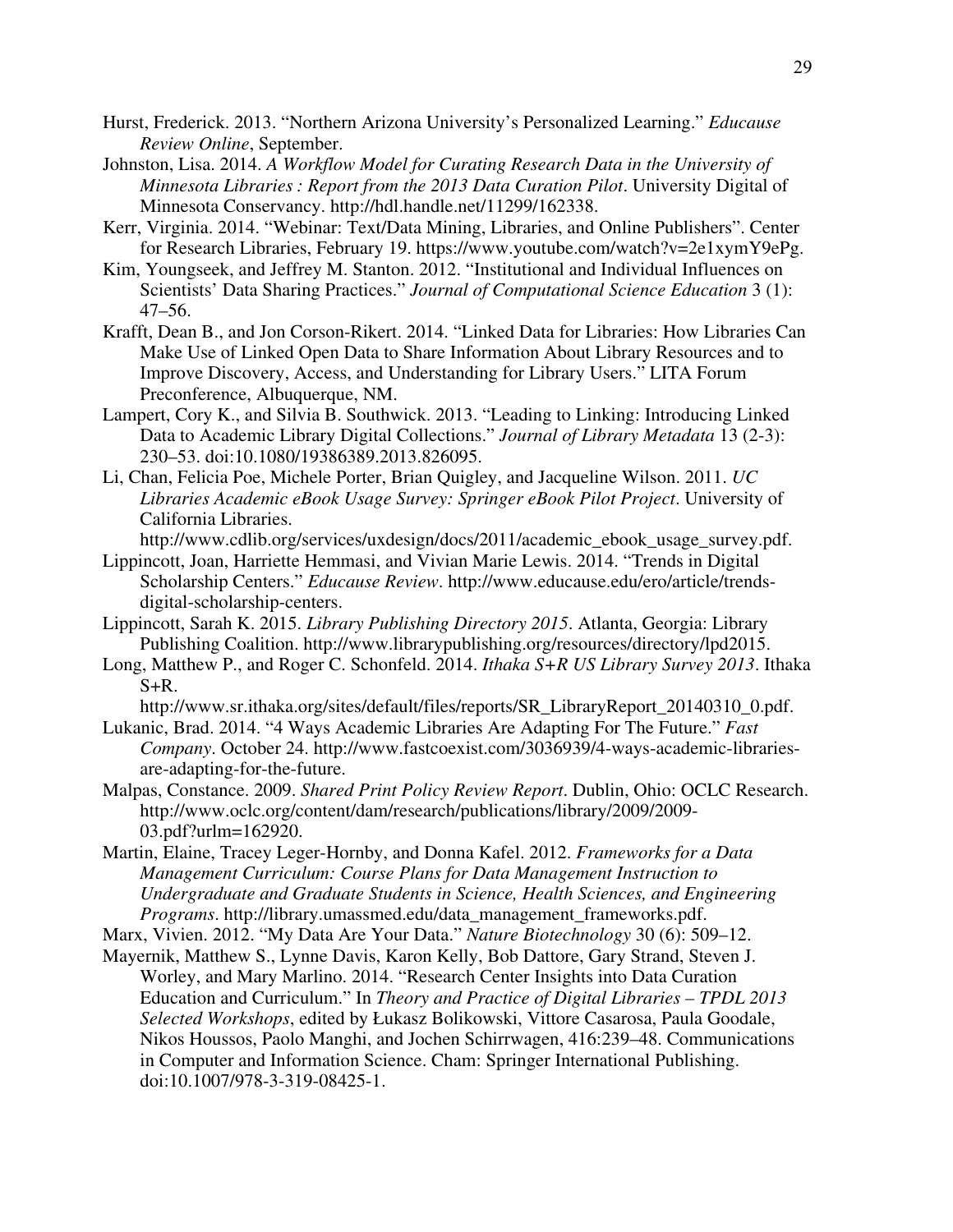- Middleton, Cheryl, Wayne Bivens-Tatum, Beth Blanton-Kent, Heidi Steiner Burkhart, Ellen Carey, Steven Carrico, Jeanne Davidson, Chris Palazzolo, and Barbara Petersohn. 2014. "Top Trends in Academic Libraries." *College & Research Libraries News* 75 (6): 294– 302.
- Miller, Laniece E., James E. Powell, Joyce A. Guzik, Paul A. Bradley, and Lillian F. Miles. 2014. "A Pilot Project to Manage Kepler-Derived Data in a Digital Object Repository." *Science & Technology Libraries* 33 (3): 280–88. doi:10.1080/0194262X.2014.927339.
- Moorefield-Lang, Heather. 2014a. "Makers in the Library: Case Studies of 3D Printers and Maker Spaces in Library Settings." *Library Hi Tech* 32 (4): 583–93.
- ———. 2014b. "3-D Printing in Your Libraries and Classrooms." *Knowledge Quest* 43 (1): 70–72.
- Mullins, James, Catherine Murray-Rust, Joyce Ogburn, Raym Crow, October Ivins, Allyson Mower, Daureen Nesdill, Mark Newton, Julie Speer, and Charles Watkinson. 2012. *Library Publishing Services: Strategies for Success: Final Research Report*. Washington, DC: SPARC.
- Nass, Sharyl J., Laura A. Levit, and Lawrence O. Gostin. 2009. "A New Framework for Protecting Privacy in Health Research." In *Beyond the HIPAA Privacy Rule: Enhancing Privacy, Improving Health Through Research*. Washington, DC: National Academies Press (US). http://www.ncbi.nlm.nih.gov/books/NBK9585/.
- "New England Collaborative Data Management Curriculum." 2015. *Lamar Soutter Library*. Accessed January 10. http://library.umassmed.edu/necdmc/index.
- Nilsen, Karl, Robin Dasler, Trevor Muñoz, and Sarah Hovde. 2013. "The Position of Library-Based Research Data Services : What Funding Data Can Tell Us." University of Maryland, College Park, April 5. http://drum.lib.umd.edu/handle/1903/14742.
- NISO. 2014a. "NISO Altmetrics Standards Project White Paper." June 6. http://www.niso.org/apps/group\_public/download.php/13295/niso\_altmetrics\_white\_pap er\_draft\_v4.pdf.
	- ———. 2014b. "Demand Driven Acquisition of Monographs." June 24.
	- http://www.niso.org/apps/group\_public/download.php/13373/rp-20-2014\_DDA.pdf.
	- ———. 2015a. "Alternative Metrics Initiative National Information Standards
- Organization." Accessed January 27. http://www.niso.org/topics/tl/altmetrics\_initiative/. ———. 2015b. "White Papers." Accessed February 24.
	- http://www.niso.org/publications/white\_papers/.
- Oakleaf, Megan. 2010. *The Value of Academic Libraries: A Comprehensive Research Review and Report*. Chicago: Association of College & Research Libraries.
- http://www.ala.org/acrl/sites/ala.org.acrl/files/content/issues/value/val\_report.pdf. OCLC. 2013. "OCLC Research Work Analyzing System-wide Print Library Services and Collections Documented in New Report." December 12. http://www.oclc.org/research/news/2013/12-12.html.
- Olendorf, Robert, and Steve Koch. 2012. "Beyond the Low Hanging Fruit: Archiving Complex Data and Data Services at University of New Mexico." *Journal of Digital Information* 13 (1). https://journals.tdl.org/jodi/index.php/jodi/article/view/5878/5882.
- Palmer, Carole L., Cheryl A. Thompson, Karen S. Baker, and Megan Senseney. 2014. "Meeting Data Workforce Needs: Indicators Based on Recent Data Curation Placements." In *iConference 2014 Proceedings*. iSchools. doi:10.9776/14133.
- Payne, Lizanne. 2014. "Winning the Space Race: Expanding Collections and Services with Shared Depositories." *American Libraries* 45 (9/10): 50–53.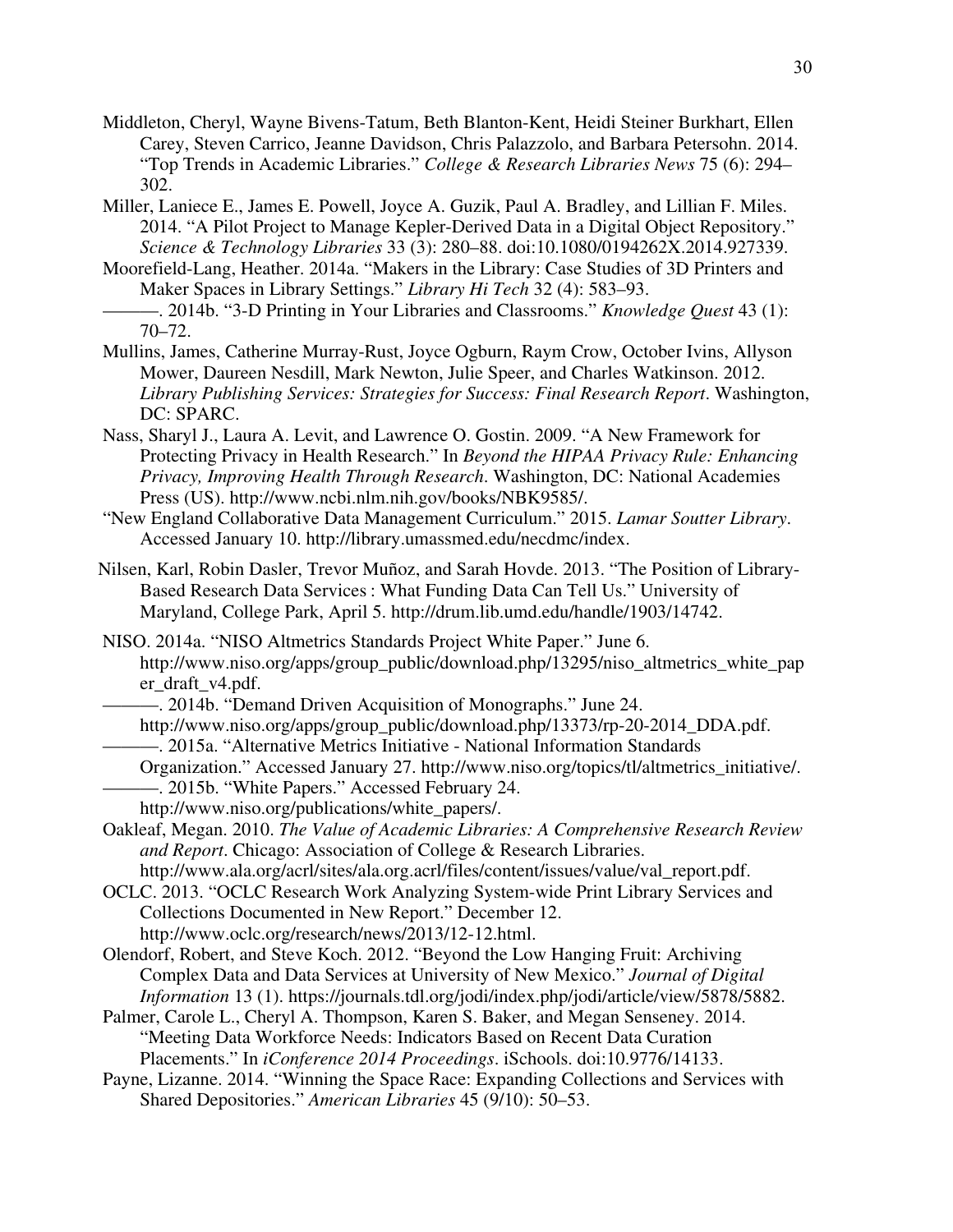- Peer, Limor, Ann Green, and Elizabeth Stephenson. 2014. "Committing to Data Quality Review." *International Journal of Digital Curation* 9 (1): 263–91. doi:10.2218/ijdc.v9i1.317.
- Prado, Javier Calzada, and Miguel Ángel Marzal. 2013. "Incorporating Data Literacy into Information Literacy Programs: Core Competencies and Contents." *Libri* 63 (2): 123–34.
- Rainie, Lee. 2014. "The Internet of Things and What It Means for Librarians." Pew Research Center's Internet & American Life Project. Presented to *Internet Librarian* October 28. http://www.pewinternet.org/2014/10/28/the-internet-of-things-and-what-it-mean-forlibrarians/.
- Rod-Welch, Leila June, Barbara E. Weeg, Jerry V. Caswell, and Thomas L. Kessler. 2013. "Relative Preferences for Paper and for Electronic Books: Implications for Reference Services, Library Instruction, and Collection Management." *Internet Reference Services Quarterly* 18 (3-4): 281–303. doi:10.1080/10875301.2013.840713.
- Schonfeld, Roger C. 2013. "Stop the Presses: Is the Monograph Headed Toward an E-Only Future?" *S+R* (blog) *Ithaka S +R*, December 10, 2013.
- http://sr.ithaka.org/blog-individual/stop-presses-monograph-headed-toward-e-only-future Seattle University. 2015. "Learning Commons Partnership - Seattle University." *Learning*
- *Commons Partnership Seattle University*. Accessed February 4. http://www.seattleu.edu/learningcommons/.
- SHared Access Research Ecosystem. 2014. *SHARE Notification Service Architectural Overview*. Washington, DC: Association of Research Libraries. http://www.arl.org/storage/documents/publications/SHARE-notification-servicearchitectural-overview-14apr2014.pdf.
- Shorish, Yasmeen. 2012. "Data Curation Is for Everyone! The Case for Master's and Baccalaureate Institutional Engagement with Data Curation." *Journal of Web Librarianship* 6 (4): 263–73. doi:10.1080/19322909.2012.729394.
- Sin, Gloria. 2015. "Digital Public Library of America Launches April 18, API Hacks Welcomed | Digital Trends." Accessed January 16. http://www.digitaltrends.com/computing/digital-public-library-of-america-launches-april-18/.
- Southern New Hampshire University. 2013. "President Obama Recognizes SNHU's College for America in Major Policy Speech on College Affordability." *Southern New Hampshire University*. August 22. http://www.snhu.edu/17407.asp.
- Staiger, Jeff. 2012. "How E-Books Are Used." *Reference & User Services Quarterly* 51 (4): 355–65.
- Tenopir, Carol, Suzie Allard, Kimberly Douglass, Arsev Umur Aydinoglu, Lei Wu, Eleanor Read, Maribeth Manoff, and Mike Frame. 2011. "Data Sharing by Scientists: Practices and Perceptions." *PloS ONE* 6 (6): e21101. doi:10.1371/journal.pone.0021101.
- Tenopir, Carol, Robert J. Sandusky, Suzie Allard, and Ben Birch. 2013. "Academic Librarians and Research Data Services: Preparation and Attitudes." *IFLA Journal* 39 (1): 70–78. ———. 2014. "Research Data Management Services in Academic Research Libraries and Perceptions of Librarians." *Library & Information Science Research* 36 (2): 84–90. doi:10.1016/j.lisr.2013.11.003.
- University of Wisconsin. 2014. "Competency-based Education: What It Is, How It's Different, and Why It Matters to You." *University of Wisconsin*. January 24. http://flex.wisconsin.edu/blog/competency-based-education-what-it-is-how-its-differentand-why-it-matters-to-you/.